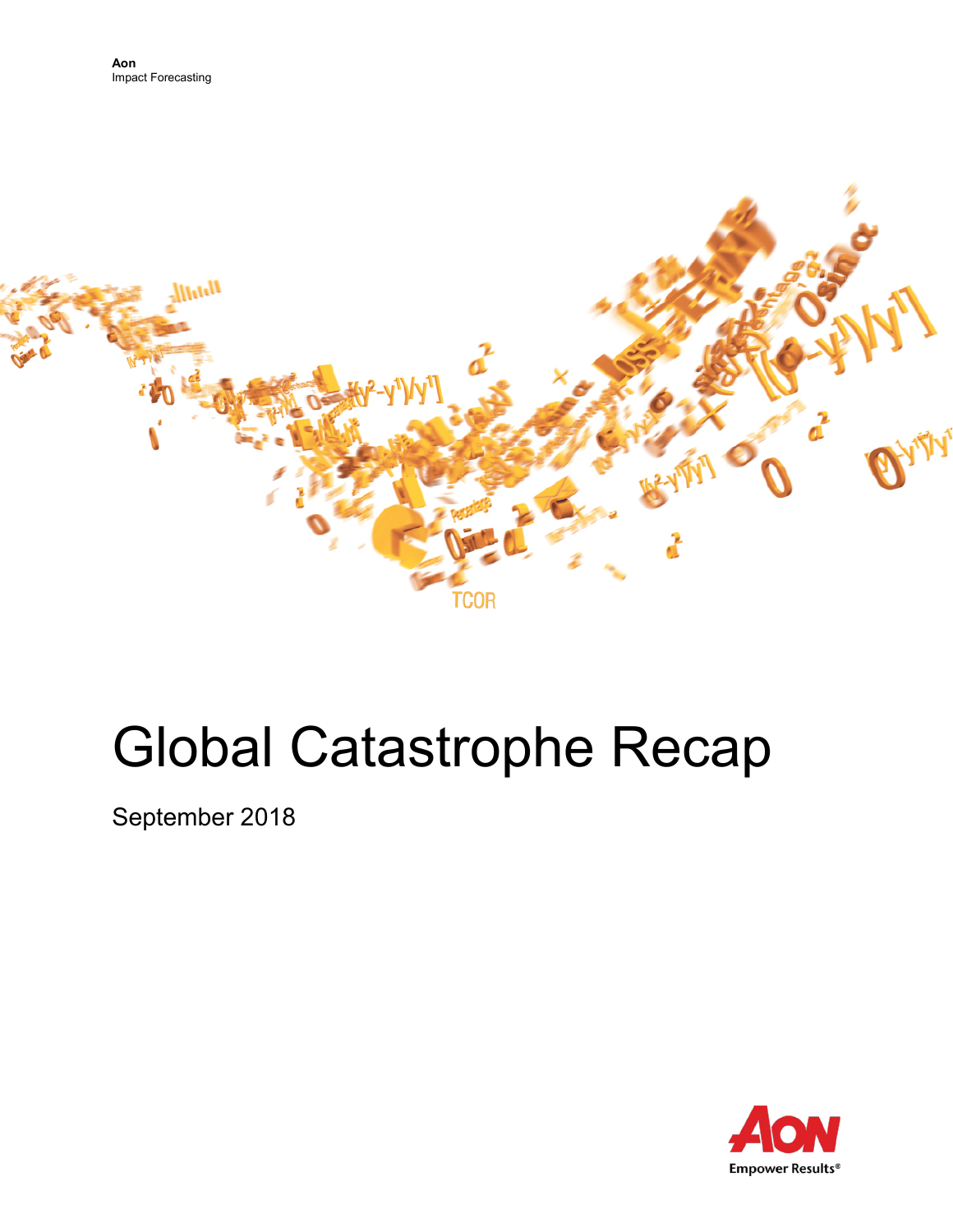# Table of Contents

| <b>Executive Summary</b>                                | 3  |
|---------------------------------------------------------|----|
| <b>United States</b>                                    | 4  |
| <b>Remainder of North America (Non-US)</b>              | 5  |
| <b>South America</b>                                    | 6  |
| <b>Europe</b>                                           | 6  |
| <b>Middle East</b>                                      | 6  |
| <b>Africa</b>                                           | 7  |
| Asia                                                    | 8  |
| Oceania (Australia, New Zealand, South Pacific Islands) | 9  |
| <b>Appendix</b>                                         | 10 |
| <b>Contact Information</b>                              | 17 |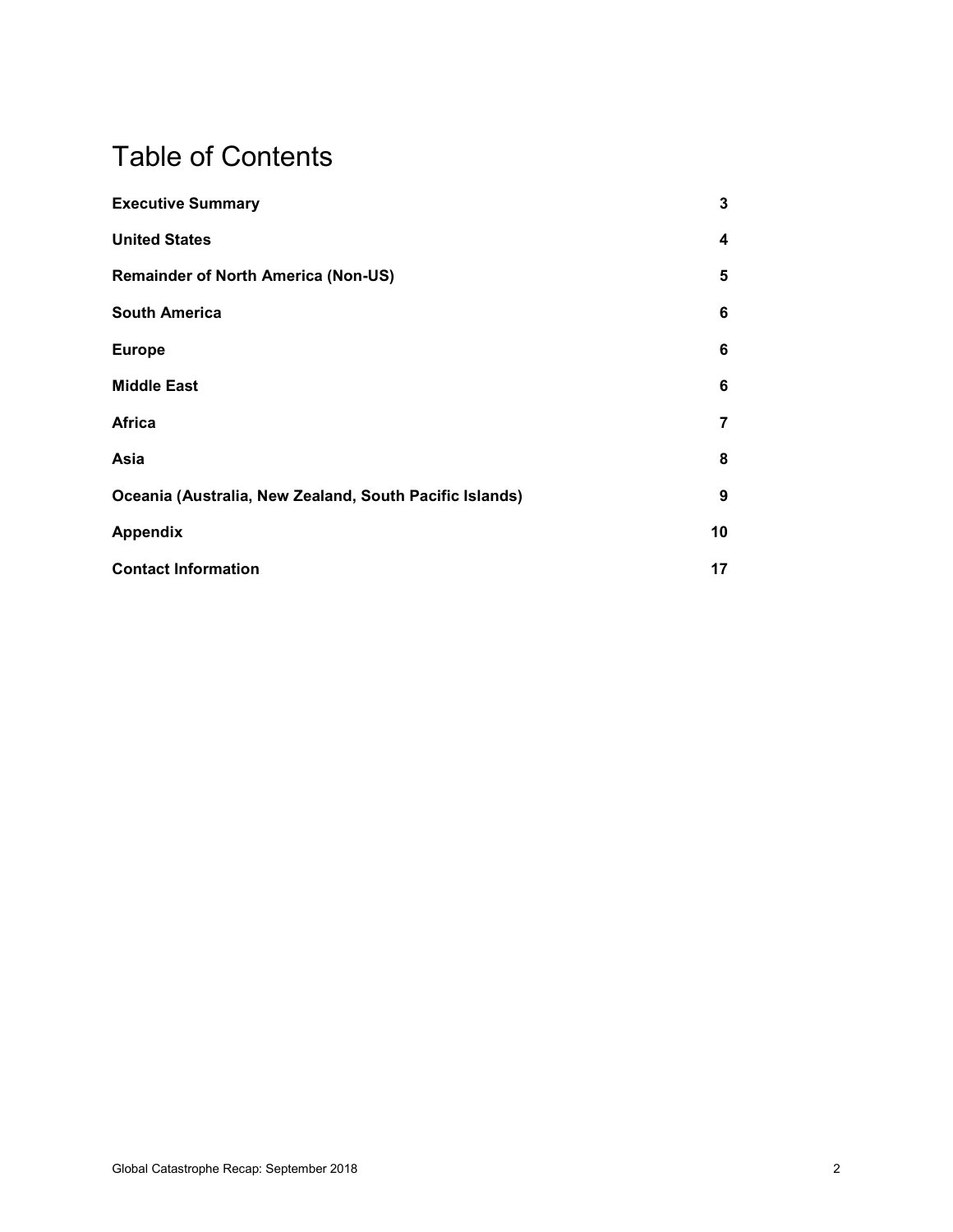# <span id="page-2-0"></span>Executive Summary

- Hurricane Florence strikes the U.S.; majority of flood damage likely to be uninsured
- Typhoon Jebi makes landfall in Japan as insurers brace for a multi-billion-dollar payout
- Magnitude-7.5 earthquake and tsunami leaves catastrophic damage & 2,000+ dead in Indonesia

September is typically the busiest month for tropical cyclone activity around the globe, and 2018 proved to be active with multiple landfalls in the Northern Hemisphere. The United States endured two September landfalls: Tropical Storm Gordon and Hurricane Florence. The costliest event was Florence. The storm made landfall in North Carolina as a Category 1 hurricane with 90 mph (150 kph) winds. At least 53 people were killed directly or indirectly. Storm surge, winds gusting to 100 mph (160 kph), and catastrophic inland flooding were noted in North Carolina. Additional damage was cited in South Carolina and Virginia. Total economic losses will exceed USD10 billion, though it will be months until the full scope is realized. Insured losses are expected in the low-digit billions due to low flood insurance penetration.

Typhoon Jebi made landfall in Japan and prompted widespread wind and flood damage across numerous prefectures. According to the Japan Meteorological Agency, Jebi became the strongest typhoon to strike the Japanese mainland since 1993. Total economic losses were expected to reach well into the billions of dollars (USD). The General Insurance Association of Japan (GIAJ) cited that nearly 486,000 insurance claims had been filed. A multi-billion-dollar payout is expected.

Super Typhoon Mangkhut caused widespread impacts in the Philippines, Hong Kong, and China. The one-time Category 5 storm left at least 102 people dead. More than 210,000 homes were damaged in the Philippines alone, and further storm surge, wind, and inland flood damage was noted across parts of China, Hong Kong, and Macau. Total combined economic damage and net loss business interruption was expected to reach into the billions of dollars (USD). The local insurance industry in China and Hong Kong cited the likelihood of payouts approaching or exceeding USD1 billion.

A major magnitude-7.5 earthquake and tsunami caused catastrophic damage across Indonesia's Sulawesi Island on September 28, leaving an estimated 2,000 people dead and many more missing. A significant tsunami spawned water levels ranging from 3 to 7 meters (10 to 23 feet) in height in the Palu region. Excessive damage resulting from ground shaking and liquefaction additionally caused widespread structural impact. Total economic damage was expected to approach USD1 billion.

Another strong earthquake struck the Japanese island of Hokkaido on September 6. Authorities confirmed 41 fatalities and 680 injuries. The GIAJ cited that 12,279 insurance claims had been filed.

Significant flooding impacted many areas around the globe during the month. In Mexico, more than 300,000 homes were inundated by floodwaters in the hardest-hit state of Sinaloa. Other severe flooding events impacted parts of the United States, West Africa, China, India, North Korea, and, Vietnam.

Outbreaks of severe weather led to bouts of tornado, straight-line wind, or hail damage in parts of the United States and Canada (including an EF3 tornado which touched down in Ontario province). Total combined economic losses were expected to reach into the hundreds of millions (USD).

A series of windstorms kicked off an early start to European Windstorm season. Three storms – Ali, Bronagh, and Fabienne – brought periods of heavy rain and hurricane-force winds to parts of Western, Northern, and Central Europe. A rare "medicane" also impacted Greece.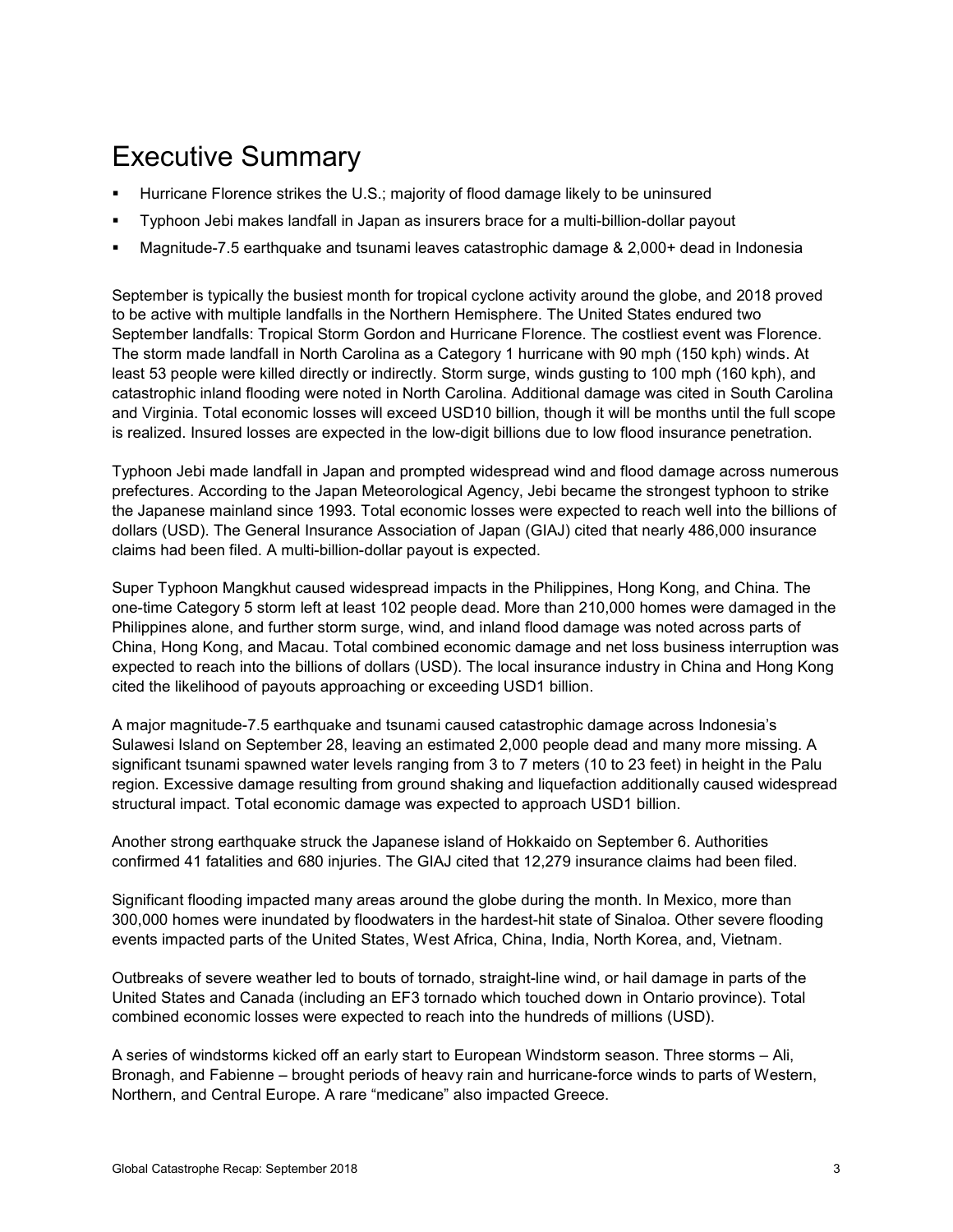#### <span id="page-3-0"></span>United States

| <b>Date</b> | Event              | Location                | <b>Deaths</b> | Structures/<br><b>Claims</b> | <b>Economic</b><br>Loss (USD) |
|-------------|--------------------|-------------------------|---------------|------------------------------|-------------------------------|
| 09/04-09/09 | TS Gordon          | Southeast               | 2             | $15.000+$                    | 250+ million                  |
| 09/01-09/15 | Flooding           | Midwest                 | 2             | <b>Hundreds</b>              | 100s of millions              |
| 09/12       | <b>HU Olivia</b>   | Hawaii                  | 0             | Unknown                      | Negligible                    |
| 09/14-09/19 | <b>HU Florence</b> | Southeast, Mid-Atlantic | 53            | 350.000+                     | $10+$ billion                 |
| 09/20-09/21 | Severe Weather     | Midwest                 | 0             | <b>Hundreds</b>              | Millions                      |
| 09/21-09/24 | Severe Weather     | Plains, Southeast       |               | Thousands                    | $100+$ million                |
| 09/24-09/26 | Severe Weather     | Midwest. Northeast      |               | Thousands                    | $100+$ million                |

Tropical Storm Gordon made landfall near the Alabama/Mississippi border in the Southeastern United States on September 4, bringing periods of heavy rainfall and gusty winds. At least two fatalities were blamed on the storm. Despite making landfall with 70 mph (110 kph) winds, the scope of wind-related damage was less than initially feared. Most of the damage associated with Gordon and its remnants resulted from heavy rainfall that later spread from the Gulf Coast into the Mississippi Valley and the Midwest. Total economic damage was estimated around USD250 million. Public and private insurers cited payouts nearing USD125 million.

Weeks of torrential rainfall led to continued flooding across central sections of the United States during the first two weeks of September. Among the worst flood damage was cited in the Midwest, where parts of Wisconsin, Iowa, Minnesota, Missouri, and Illinois cited overflowing rivers that inundated numerous communities and prompted road closures. Total economic damage from the overall multi-week stretch was expected to reach well into the hundreds of millions, including USD209 million alone in Wisconsin.

A weakened Hurricane Olivia tracked across the Eastern and Central Pacific Ocean before making a rare landfall in Hawaii on September 12. The system was a 45 mph (75 kph) tropical storm when it made landfall at 9:10 AM local time (19:10 UTC) near Kahakuloa on the island of Maui. Olivia prompted very heavy mountain rainfall and led to tropical storm-force wind gusts that downed trees. However, the scope of damage was less than initially featured. Total economic damage was likely in the millions (USD).

Hurricane Florence made landfall in North Carolina on September 14, leading to widespread coastal and inland damage. At least 53 people were killed directly or indirectly, including 39 alone in North Carolina. Once a Category 4 storm at its peak, Florence made landfall as a Category 1 hurricane with 90 mph (150 kph) winds near Wrightsville Beach, North Carolina. Florence prompted storm surge inundation, very gusty winds, and catastrophic inland flooding. Flood inundation was the overwhelming cause of damage across the hardest-hit areas. States of emergency were declared in North Carolina, South Carolina, Virginia, and Georgia. Total economic losses were expected to exceed USD10 billion, though it will be months until the true scope of the disaster is fully realized. Insured losses were likely settle in the low-digit billions due to low flood insurance penetration.

A powerful storm system tracked across central and eastern sections of the United States on September 20-21, leading to widespread damage in several states. Among the hardest-hit areas came in Minnesota, where six suspected tornadoes touched down. The event additionally spawned nearly baseball-sized hail in parts of Nebraska and straight-line winds gusting beyond 60 mph (95 kph) in Kansas, Iowa, Wisconsin, Illinois, and Indiana. Further storm damage was recorded across the Northeast. Total economic and insured losses were expected to reach well into the millions (USD).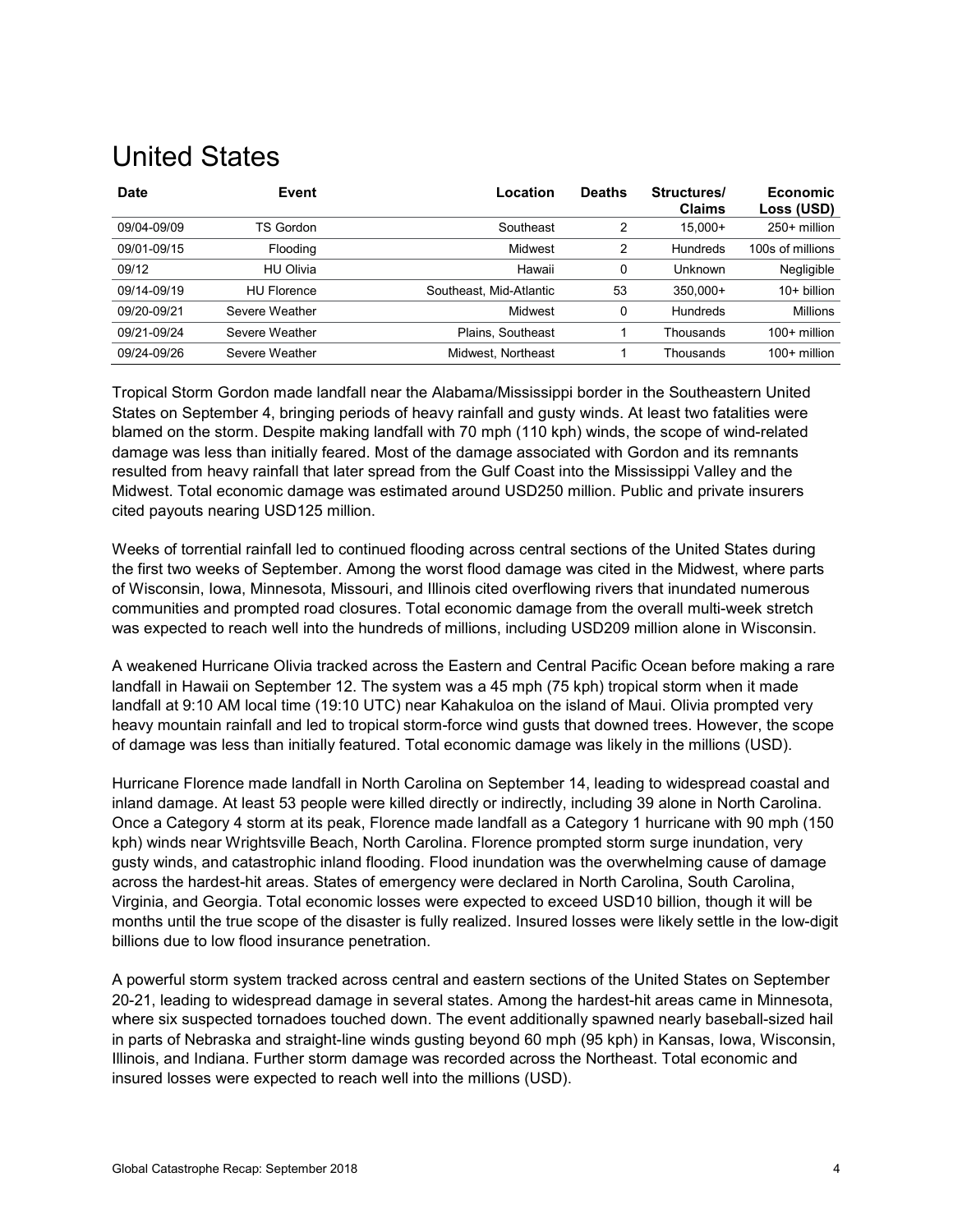A slow-moving upper level disturbance combined with a surface frontal boundary to spawn showers and thunderstorms that led to several inches of rainfall. Some areas – including the greater Dallas / Fort Worth, TX metro region – cited record rainfall rates on September 21 and 22 as flash flooding inundated many homes and prompted dozens of high-water rescues. The city of Fittstown, OK recorded roughly 14 inches (356 millimeters) of rain on September 21 alone. Severe thunderstorms led to even more windrelated damage in the Plains and Southeast. Total economic and insured losses were each likely to exceed USD100 million.

Strong thunderstorms caused straight-line wind damage in the Midwest on September 24 and 25 (including the greater Chicago, IL metro region) before later tracking into the Northeast and Mid-Atlantic on September 25 and 26. Torrential rains prompted flash flooding in multiple states, though the hardesthit areas appeared to be in New Jersey, Connecticut, and New York. More than 7.00 inches (177.8) millimeters) of rain fell in some spots, which caused multiple feet of flood inundation into homes, businesses, and vehicles. Total economic damage was likely to well exceed USD100 million.

# <span id="page-4-0"></span>Remainder of North America (Non-US)

| <b>Date</b> | Event          | Location | <b>Deaths</b> | Structures/<br><b>Claims</b> | Economic<br>Loss (USD) |
|-------------|----------------|----------|---------------|------------------------------|------------------------|
| 09/05-09/07 | Flooding       | Mexico   |               | $2.500+$                     | 53+ million            |
| 09/20-09/23 | Flooding       | Mexico   | 20            | $300.000+$                   | 100s of millions       |
| 09/21       | Severe Weather | Canada   |               | Thousands                    | <b>Millions</b>        |

More than 50 neighborhoods in Mexico's Coahuila state were completely inundated after 222 millimeters (8.74 inches) of rain fell from September 5-7. Much of the damage occurred after the Aguanaval River overflowed its banks in the town of Torreon. State officials noted that the damage cost to infrastructure alone was MXN1 billion (USD53 million), with the overall financial toll even higher.

Several regions of Mexico experienced catastrophic flash flooding between September 20-23, leaving at least 20 people dead or missing. The rain triggered flooding in the states of Sinaloa, Sonora, and Chihuahua. Sinaloa was the worst-hit, with the state Civil Protection services agency indicating that as many as 300,000 homes were damaged. On September 23, a short intense spell of rain caused the Cutio River to overflow its banks in Peribán, Michoacán, destroying at least 40 houses and leaving 12 people dead or missing. Total economic losses were expected to be substantial.

<span id="page-4-1"></span>Multiple large tornadoes touched down in the Canadian province of Ontario on September 21, leading to widespread damage in several communities. Meteorologists from Environment Canada confirmed no fewer than six tornadoes – including an EF3, EF2, and EF1 – that caused considerable property damage in the towns of Dunrobin, Ottawa, and Nepean in Ottawa. Additional tornado and convective storm damage was noted in the Quebec community of Gatineau. At the peak of the severe weather outbreak, more than 400,000 power customers lost electricity as damaging winds and hail downed trees and power lines. Total economic and insured losses were estimated to reach well into the millions (USD).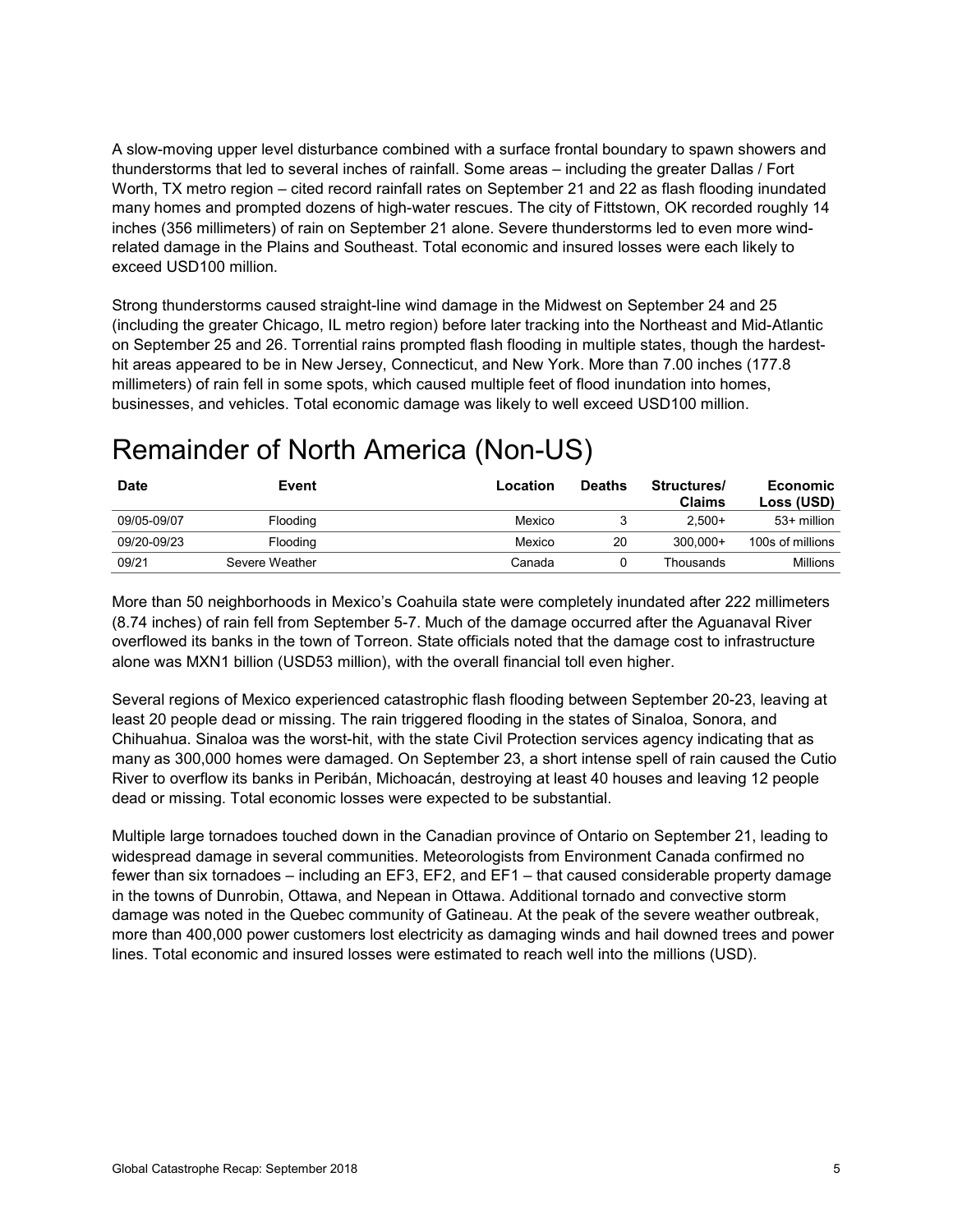#### South America

| <b>Date</b> | Event | $\overline{\phantom{a}}$ $\overline{\phantom{a}}$ $\overline{\phantom{a}}$ $\overline{\phantom{a}}$ | <b>Deaths</b> | Structures/   | <b>Economic</b> |
|-------------|-------|-----------------------------------------------------------------------------------------------------|---------------|---------------|-----------------|
|             |       |                                                                                                     |               | <b>Claims</b> | Loss (USD)      |
|             |       |                                                                                                     |               |               |                 |

No significant natural disasters were recorded in South America during the month of September.

#### <span id="page-5-0"></span>Europe

| <b>Date</b> | Event            | Location                  | <b>Deaths</b> | Structures/<br><b>Claims</b> | Economic<br>Loss (USD) |
|-------------|------------------|---------------------------|---------------|------------------------------|------------------------|
| 09/19-09/22 | WS Ali & Bronagh | Western & Northern Europe |               | Hundreds                     | 10s of millions        |
| 09/23-09/24 | WS Fabienne      | Central Europe            |               | Hundreds                     | 10s of millions        |
| 09/29       | Severe Weather   | Greece                    |               | $2.000+$                     | Millions               |

Back-to-back windstorms – Ali and Bronagh – impacted Western and Northern Europe between September 19-22. At least one person was killed, and several others were injured. The storm prompted periods of high wind gusts stronger than 95 kph (60 mph) and flooding rains in parts of the United Kingdom, Denmark, Sweden, and Norway, though damage was less than initially feared. Total economic and insured losses were minimally expected to reach into the tens of millions (EUR).

Windstorm Fabienne developed and tracked across Central Europe on September 23-24, leading to one fatality. The system brought periods of high winds and heavy rainfall to parts of Germany, the Czech Republic, Austria, and Poland. Some structural damage was reported and extensive brief power outages occurred, though the scope of damage was not significant. Total economic and insured losses were minimally expected to reach into the tens of millions (EUR).

A rare "medicane", or "Mediterranean cyclone", impacted the Peloponnese Peninsula and Crete Island in southern Greece on September 29. The storm spawned significant wave heights, severe winds and abundant rainfall. The storm acquired some indistinct tropical characteristics but remained exclusively extra-tropical. Notable effects of the storm, known locally as Zorbas, included uprooted trees, disrupted transport, and locally intense flash flooding. There were at least 2,000 calls for assistance due to flooded homes, vehicles, and streets. According to the Civil Protection agency, the regions of Corinth and Argos were among the hardest-hit. Total economic losses were expected to reach the millions (EUR).

# <span id="page-5-1"></span>Middle East

| <b>Date</b> | Event | Location | <b>Deaths</b> | <b>Structures/</b><br><b>Claims</b> | <b>Economic</b><br>Loss (USD) |
|-------------|-------|----------|---------------|-------------------------------------|-------------------------------|
|             |       |          |               |                                     |                               |

<span id="page-5-2"></span>No significant natural disasters were recorded in the Middle East during the month of September.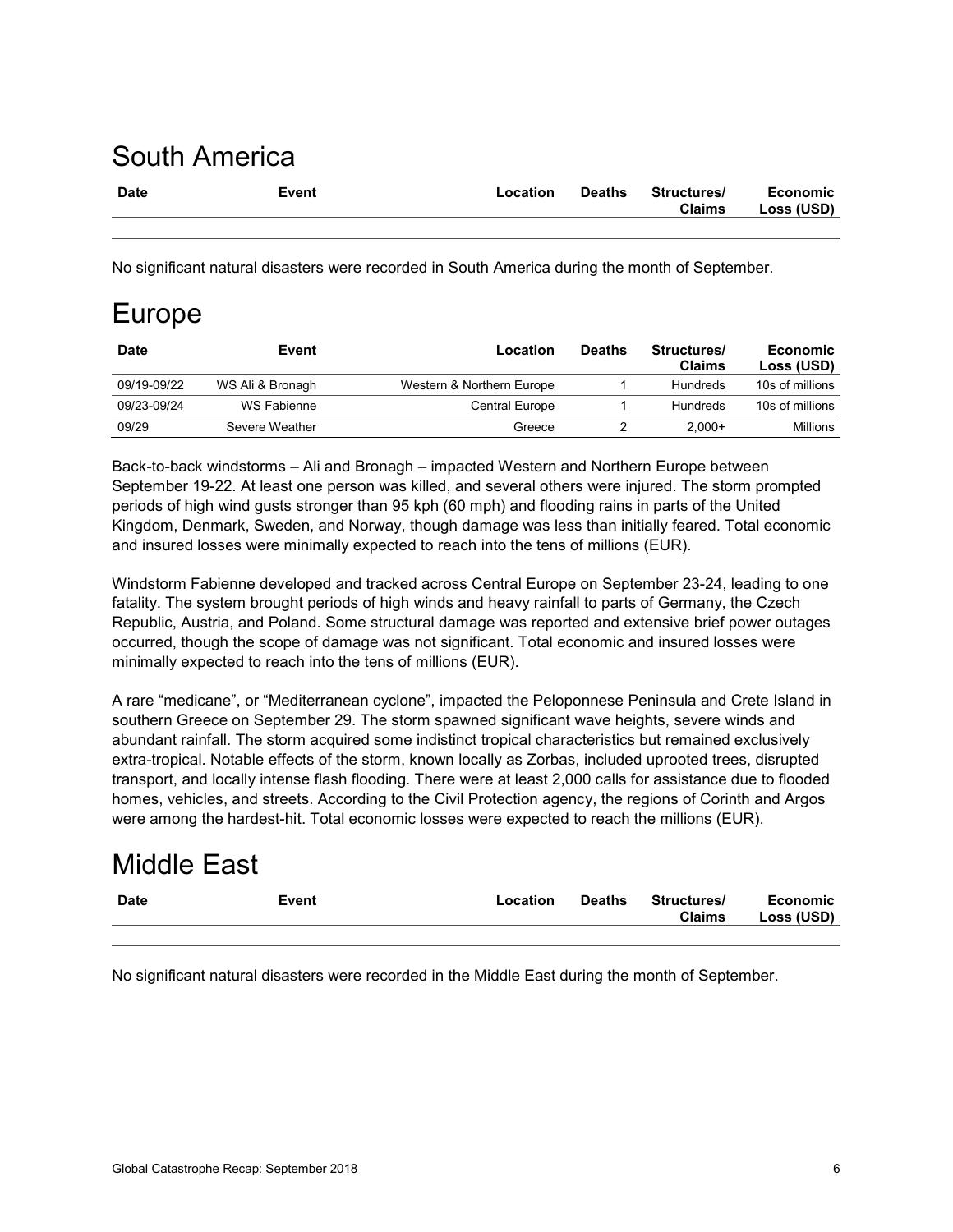# Africa

| <b>Date</b> | Event           | Location                   | <b>Deaths</b> | Structures/<br><b>Claims</b> | Economic<br>Loss (USD) |
|-------------|-----------------|----------------------------|---------------|------------------------------|------------------------|
| 08/31-09/20 | <b>Flooding</b> | Niger, Ghana, Burkina Faso | 39            | Hundreds                     | Unknown                |
| 09/01-09/30 | Flooding        | Nigeria                    | 199           | $17.816+$                    | 275+ million           |
| 09/04       | Landslide       | Ethiopia                   | 12            | Unknown                      | Negligible             |
| 09/22       | <b>Flooding</b> | Tunisia                    | 5             | $2.500+$                     | 36+ million            |

Heavy seasonal rains triggered flooding across several countries of West Africa through the first few weeks of September. In Niger, flooding killed four people and displaced 8,000. Heavy rainfall coupled with spillage from Bagre Dam in Burkina Faso and Tono Dam in northern Ghana. In Northern Region, Ghana, the flooding caused at least 35 deaths, lead to collapse of bridges and damaged properties and farm lands.

Widespread flooding impacted parts of Nigeria throughout the first few weeks of September. Government officials cited nearly 200 fatalities and extensive damage. Among the worst damage was cited along the Niger and Benue rivers, which are the main watercourses in Nigeria. Total economic losses in Kogi alone were listed at NGN100 billion (USD275 million).

Heavy rainfall on September 4 triggered a landslide in the Kaffa province of southwestern Ethiopia. The landslide killed at least 12 people and critically injured 4 others. According to the local authorities, an undermined number of houses were buried under the landslide.

<span id="page-6-0"></span>A strong thunderstorm hit northern sections of Tunisia on September 22. Intense rainfall resulted in significant regional flooding and the deaths of at least five people. The amount of rainfall – 176 millimeters (6.9 inches) in a matter of hours – was described as the most on record by the Tunisian Institute of Meteorology, dating to 1995. The hardest-hit region was the Cap Bon Peninsula, particularly the towns of Nabeul, Hammamet, Korbous, and Beni Khalled. At least 2,500 homes damaged, and local officials cited that damage would be in excess of TND100 million (USD36 million).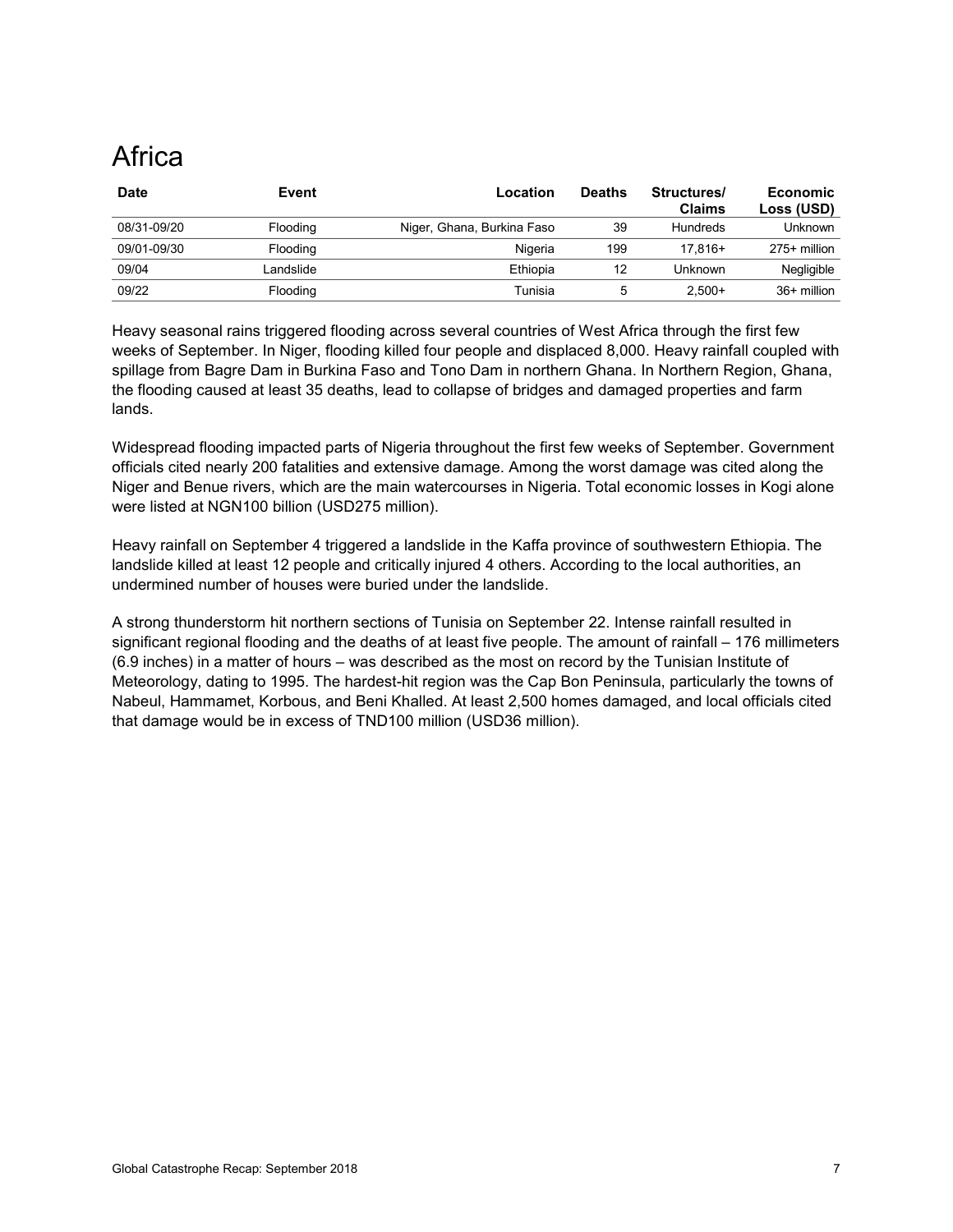#### Asia

| <b>Date</b> | Event                 | Location                                             | <b>Deaths</b> | Structures/<br><b>Claims</b> | <b>Economic</b><br>Loss (USD) |
|-------------|-----------------------|------------------------------------------------------|---------------|------------------------------|-------------------------------|
| 06/01-10/01 | <b>Drought</b>        | India                                                | N/A           | N/A                          | $1.1 + billion$               |
| 08/29-09/05 | Flooding              | China, Vietnam                                       | 38            | $4,910+$                     | 790+ million                  |
| 08/29-09/07 | Flooding              | North Korea                                          | 150           | $12.000+$                    | Unknown                       |
| 09/01-09/06 | Flooding              | India                                                | 46            | $160+$                       | 10s of millions               |
| 09/03       | Earthquake            | China                                                | 0             | 2,630                        | 5.2+ million                  |
| 09/04-09/05 | TY Jebi               | Japan                                                | 17            | 486,000+                     | <b>Billions</b>               |
| 09/06       | Earthquake            | Japan                                                | 41            | $1.200+$                     | $1.0+$ billion                |
| 09/08-09/19 | <b>Winter Weather</b> | China                                                | 0             | N/A                          | 23+ million                   |
| 09/15-09/18 | <b>STY Mangkhut</b>   | N. Mariana Islands, Philippines,<br>China, Hong Kong | 102           | 250.000+                     | <b>Billions</b>               |
| 09/23-09/24 | Flooding              | India                                                | 25            | Hundreds                     | <b>Millions</b>               |
| 09/28       | Earthquake            | Indonesia                                            | $2.000+$      | 70.000+                      | 100s of Millions+             |

Between August 29-September 5, heavy rainfall triggered landslides and flash floods across northern Vietnam and various parts of China. The inclement weather left at least 20 people dead or missing in Vietnam and damaged more than 1,200 homes in several northern provinces. In China, no fewer than 3,800 houses were damaged, and 18 people were killed. Total economic losses in China were estimated to minimally reach CNY5.4 billion (USD790 million).

Heavy rain in North Korea during the last few days of August into early September triggered severe floods across North and South Hwanghae and Kangwon provinces with stations recording between 120-300 millimeters (4.7-11.8 inches) of rainfall in under 24 hours on August 29 alone. According to the UN Office for the Coordination of Humanitarian Affairs (OCHA), 76 people died and 75 more were missing. The floods reportedly damaged or destroyed roughly 12,000 buildings and displaced 44,000 people.

Between September 1-6, floods triggered by summer monsoon rains affected nearly 300 villages in the state of Uttar Pradesh in India. More than 610 homes were destroyed, and at least 46 people were killed.

Two shallow earthquakes of magnitudes 5.0 and 4.7 occurred near Arzak, China on September 3 around 22:00 UTC within minutes of each other. According to local reports, the tremors damaged no fewer than 2,630 homes in Xinjiang Uygur Autonomous Region. Total economic losses were listed at CNY36 million (USD5.2 million).

Typhoon Jebi made landfall in Western Japan on September 4 with 165 kph (100 mph) winds – using the Japan Meteorological Agency's (JMA) 10-minute sustained wind speed average – and prompted widespread wind and flood damage to many prefectures. At least 17 fatalities and more than 600 injuries occurred. Data from Japan's Fire and Disaster Management Agency officially cited more than 1,100 homes damaged or destroyed, though the final total was much higher. According to the JMA, Jebi became the strongest typhoon to strike the Japanese mainland since 1993. Total economic losses were expected to reach well into the billions of dollars (USD). The General Insurance Association of Japan (GIAJ) cited that nearly 486,000 insurance claims had been filed. A multi-billion-dollar payout is expected.

A magnitude-6.6 earthquake struck the Japanese island of Hokkaido in the early morning hours of September 6. Shaking incurred widespread structural and infrastructure damage across the island, with the extensive cracking reported in numerous areas. Significant impacts also resulted from landslides, which impacted a large number of structures. Authorities confirmed 41 fatalities and 680 injuries.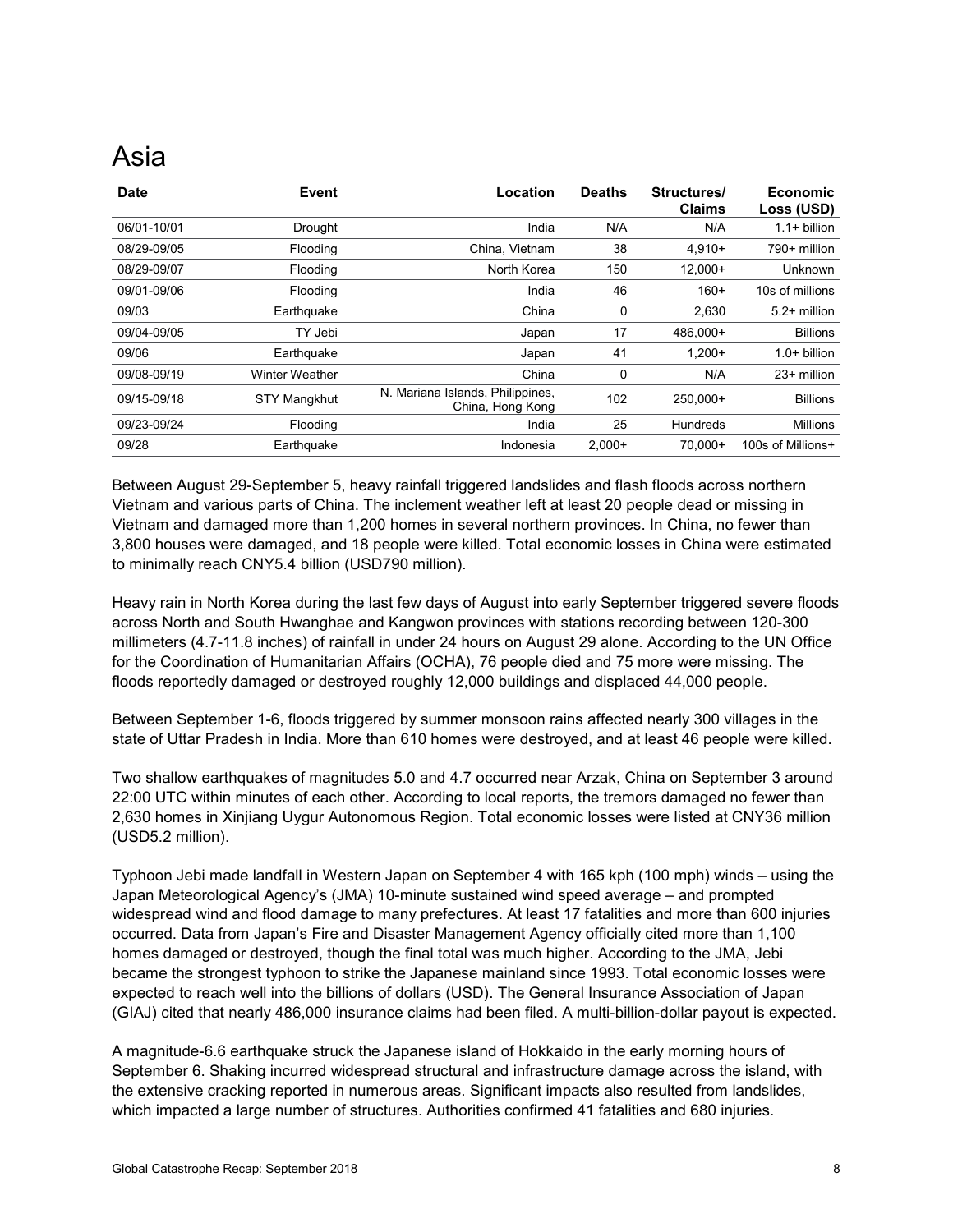Total economic losses were anticipated to exceed USD1 billion. Direct losses to the farming, forestry, fishing, and tourism industries alone were expected to reach JPY68.9 billion (USD605 million). The GIAJ cited that 12,279 insurance claims had been filed.

At least 86 administrative divisions across 23 districts in the state of Karnataka, India were declared to be in a drought after receiving minimal rainfall in the current monsoon season. Most of the drought-hit areas were in Northern Karnataka. Nearly 1.2 million hectares (3.0 million acres) of crops were lost due to the drought, which resulted in a financial cost of INR80 billion (USD1.1 billion).

A spell of cold temperatures swept across Heilongjiang and Inner Mongolia in northeastern China from September 8-19. The cold snap caused significant damage to soybeans and corn amongst other crops, with nearly 365,000 hectares (902,000 acres) directly impacted. Direct economic losses were estimated at CNY157 million (USD23 million).

Super Typhoon Mangkhut brought widespread wind, storm surge, and flooding impacts from the Northern Mariana Islands to Southeast Asia from September 10-18. At least 102 people were killed. The storm initially left damage in parts of Rota and Guam before crossing the Pacific Ocean and making multiple landfalls in the Philippines (Category 5) and China (Category 2). In the Philippines, the storm damaged more than 210,000 homes and caused PHP33.9 billion (USD626 million) in damage to local infrastructure and agriculture alone on Luzon Island. In China, Mangkhut damaged thousands of homes and 174,400 hectares (431,000 acres) of crops. Total economic damage was listed at CNY5.3 billion (USD770 million), with 43,510 insurance claims filed in the city of Shenzhen that carry an anticipated payout of CNY1.17 billion (USD170 million). The storm also caused significant damage and disruption in Hong Kong and Macau. Total insured losses, including payouts from physical damage and business interruption to casinos in Macau, was expected to approach or exceed USD1 billion.

Several states in northwest India received significant rainfall between September 23-24. The inclement weather triggered flash flooding and landslides. At least 25 deaths occurred and extensive damage to infrastructure and property was reported. The states of Punjab and Haryana additionally suffered crop damage.

A major earthquake and tsunami caused catastrophic damage across Indonesia's Sulawesi Island on September 28, leaving roughly 2,000 people dead and many more missing. Thousands of others were injured. The magnitude-7.5 tremor occurred at 6:02 PM local time (10:02 UTC) with an epicenter just north of Palu, Indonesia. The relatively shallow depth of the strike-slip temblor spawned a significant tsunami that spawned water levels ranging from 3 to 7 meters (10 to 23 feet) in height in the towns of Palu, Donggala, and Mamuju. Excessive damage resulting from ground shaking and extensive liquefaction additionally caused widespread structural impact across the epicentral region. Total economic damage was expected to approach USD1 billion. Insured losses were likely to be negligible due to very low insurance penetration.

# <span id="page-8-0"></span>Oceania (Australia, New Zealand, South Pacific Islands)

| <b>Date</b> | Event | ∟ocation | <b>Deaths</b> | Structures/<br><b>Claims</b> | <b>Economic</b><br>Loss (USD) |
|-------------|-------|----------|---------------|------------------------------|-------------------------------|
|             |       |          |               |                              |                               |

No significant natural disaster events occurred in Oceania during the month of September.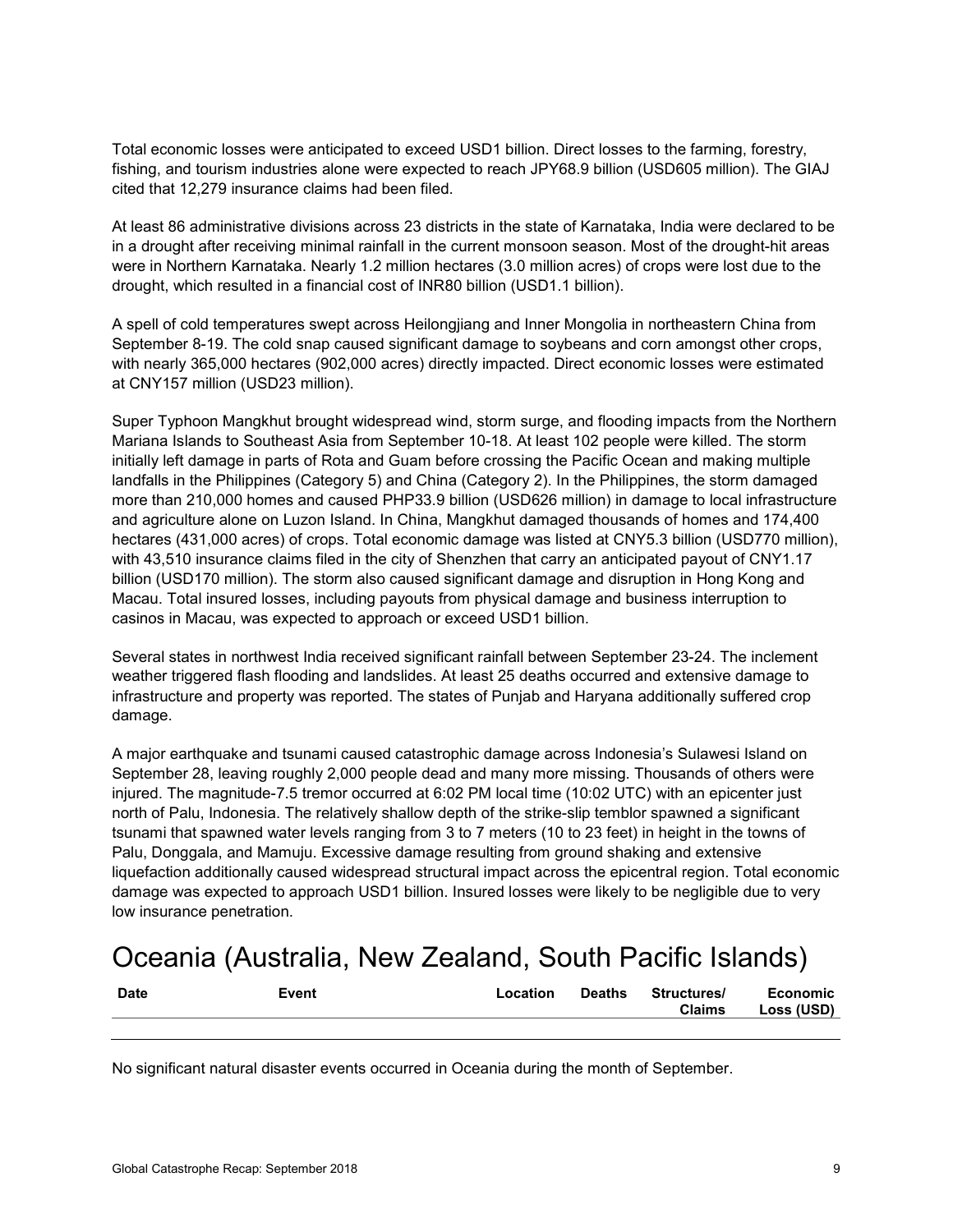# <span id="page-9-0"></span>Appendix

## Updated 2018 Data: January-August

#### United States

| <b>Date</b> | Event                 | Location                               | <b>Deaths</b> | Structures/<br><b>Claims</b> | <b>Economic</b><br>Loss (USD) |
|-------------|-----------------------|----------------------------------------|---------------|------------------------------|-------------------------------|
| 01/01-12/31 | Drought               | Nationwide                             | N/A           | N/A                          | $2.0+$ billion                |
| 01/03-01/05 | Winter Weather        | Eastern & Central U.S.                 | 22            | 60,000+                      | $1.1 + billion$               |
| 01/08-01/09 | Flooding              | California                             | 21            | $6,500+$                     | 900+ million                  |
| 01/14-01/17 | <b>Winter Weather</b> | Plains, Midwest, Northeast, Southeast  | 16            | Thousands                    | Millions                      |
| 01/21-01/24 | <b>Winter Weather</b> | Plains, Midwest                        | 10            | Hundreds                     | Millions                      |
| 02/03-02/07 | <b>Winter Weather</b> | Plains, Midwest, Northeast             | 7             | Thousands                    | 50+ million                   |
| 02/07-02/10 | <b>Winter Weather</b> | Plains, Midwest, Northeast             | 5             | Thousands                    | 50+ million                   |
| 02/19-02/22 | Flooding              | Plains, Midwest, Southeast             | 10            | $25,000+$                    | 400+ million                  |
| 02/23-02/27 | Severe Weather        | Plains, Midwest, Southeast             | 5             | $15,000+$                    | 175+ million                  |
| 03/01-03/03 | <b>Winter Weather</b> | Northeast                              | 9             | 325,000+                     | 2.3+ billion                  |
| 03/07-03/08 | <b>Winter Weather</b> | Northeast                              | 1             | $60,000+$                    | 525+ million                  |
| 03/12-03/15 | <b>Winter Weather</b> | Northeast                              | 0             | Thousands                    | Millions                      |
| 03/18-03/21 | Severe Weather        | Plains, Southeast, Northeast           | 0             | 100,000+                     | $1.5+$ billion                |
| 03/21-03/22 | Flooding              | California                             | 0             | Hundreds                     | Millions                      |
| 04/03-04/04 | Severe Weather        | Plains, Midwest, Southeast             | $\mathbf 1$   | 40,000+                      | 335+ million                  |
| 04/06-04/07 | Severe Weather        | Texas, Louisiana, Mississippi          | 0             | 80,000+                      | 825+ million                  |
| 04/07       | Severe Weather        | Idaho                                  | 0             | $12,500+$                    | 150+ million                  |
| 04/13-04/17 | Severe Weather        | Plains, Midwest, Southeast, Northeast  | 6             | 110,000+                     | $1.3+$ billion                |
| 04/14-04/15 | Flooding              | Hawaii                                 | 0             | $1.000 +$                    | 125+ million                  |
| 04/17-04/18 | Severe Weather        | Rockies, Plains                        | 0             | $20,000+$                    | 135+ million                  |
| 04/22-04/23 | Severe Weather        | Southeast                              | 0             | Thousands                    | <b>Millions</b>               |
| 04/28-05/05 | Severe Weather        | Plains, Midwest                        | 0             | 125,000+                     | $1.4+$ billion                |
| 05/03-07/30 | Volcano               | Hawaii                                 | 0             | Hundreds+                    | Millions                      |
| 05/12-05/16 | Severe Weather        | Rockies, Plains, Midwest, Northeast    | 5             | 115,000+                     | 1.45+ billion                 |
| 05/13-05/15 | Flooding              | Florida                                | 0             | Hundreds                     | Millions                      |
| 05/19-05/20 | Severe Weather        | Plains, Midwest                        | 0             | $30,000+$                    | 500+ million                  |
| 05/28-06/01 | Severe Weather        | Rockies, Plains, Midwest, Mid-Atlantic | 1             | $45,000+$                    | 525+ million                  |
| 05/27-05/28 | Flooding              | Maryland                               | 1             | $5,000+$                     | 100+ million                  |
| 05/27-05/30 | <b>STS Alberto</b>    | Southeast. Midwest                     | 5             | $10,000+$                    | 125+ million                  |
| 06/03-06/07 | Severe Weather        | Plains, Midwest, Southeast             | 0             | $95,000+$                    | $1.1 + billion$               |
| 06/11-06/13 | Severe Weather        | Rockies, Plains                        | 0             | $55,000+$                    | 950+ million                  |
| 06/13-06/14 | Severe Weather        | Northeast                              | 0             | $2,000+$                     | 75+ million                   |
| 06/17-06/21 | Severe Weather        | Rockies, Plains, Midwest               | 3             | 190,000+                     | 2.4+ billion                  |
| 06/19-06/21 | Flooding              | Texas                                  | 0             | $11,000+$                    | 225+ million                  |
| 06/23-06/26 | Severe Weather        | Central/Eastern U.S.                   | 0             | $20,000+$                    | 195+ million                  |
| 06/23-07/10 | Wildfires             | West                                   | 0             | Hundreds+                    | 100s of Millions              |
| 06/27-06/29 | Severe Weather        | Plains, Midwest, Southeast             | 1             | 15,000+                      | 150+ million                  |
| 06/29-07/04 | Severe Weather        | Plains, Midwest                        | $\mathbf{1}$  | $20,000+$                    | 250+ million                  |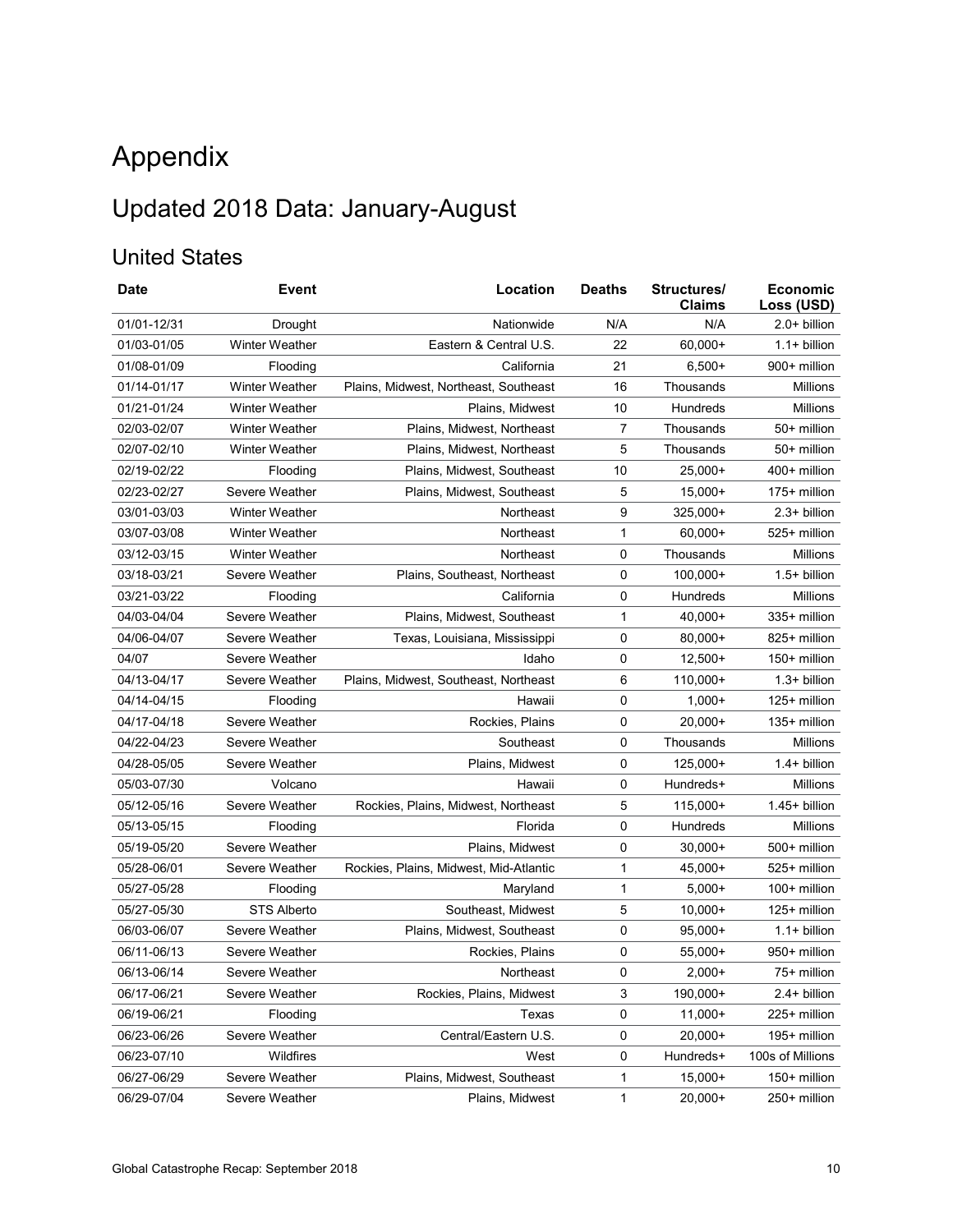| <b>Date</b> | Event            | Location                           | <b>Deaths</b> | Structures/<br><b>Claims</b> | <b>Economic</b><br>Loss (USD) |
|-------------|------------------|------------------------------------|---------------|------------------------------|-------------------------------|
| 06/01-07/31 | Wildfire         | Western U.S.                       | 1             | Hundreds                     | 100s of Millions              |
| 07/08-07/10 | Flooding         | Arizona                            | 0             | $15,000+$                    | 200+ million                  |
| 07/19-07/22 | Severe Weather   | Plains, Midwest, Southeast         | 18            | $60.000+$                    | 600+ million                  |
| 07/21-07/26 | Flooding         | Northeast, Mid-Atlantic, Southeast | 1             | $30,000+$                    | 450+ million                  |
| 07/22-07/24 | Severe Weather   | Colorado                           | 0             | $12,500+$                    | 140+ million                  |
| 07/26-07/29 | Severe Weather   | Rockies, Plains, Southwest         | 0             | 65,000+                      | 890+ million                  |
| 07/24-08/01 | <b>Wildfires</b> | California                         | 6             | Thousands                    | $1.0+$ billion                |
| 08/01-08/31 | Wildfire         | California                         | 14            | $15,000+$                    | $1.3+$ billion                |
| 08/06-08/08 | Severe Weather   | Rockies, Plains                    | 0             | 65.000+                      | 800+ million                  |
| 08/11-08/15 | Flooding         | Northeast, Mid-Atlantic            | 0             | $10,000+$                    | 400+ million                  |
| 08/14-08/16 | Severe Weather   | Oklahoma, Texas                    | 0             | <b>Hundreds</b>              | <b>Millions</b>               |
| 08/20       | Flooding         | Wisconsin                          | 0             | $2.000+$                     | 108+ million                  |
| 08/22-08/26 | HU Lane          | Hawaii                             | 0             | Thousands                    | 100s of Millions              |
| 08/27-08/29 | Severe Weather   | Midwest                            | 0             | $35,000+$                    | 725+ million                  |

#### Rest of North America (Non-U.S.)

| <b>Date</b> | Event                 | Location                | <b>Deaths</b> | Structures/<br><b>Claims</b> | <b>Economic</b><br>Loss (USD) |
|-------------|-----------------------|-------------------------|---------------|------------------------------|-------------------------------|
| 01/11-0/14  | Flooding              | Canada                  | 0             | $5,000+$                     | 90+ million                   |
| 02/16       | Earthquake            | Mexico                  | 0             | 18,000+                      | <b>Millions</b>               |
| 02/19-02/22 | Flooding              | Canada                  | 0             | Thousands                    | 75+ million                   |
| 04/04-04/05 | <b>Winter Weather</b> | Canada                  | 0             | 15,000+                      | 115+ million                  |
| 04/14-04/17 | <b>Winter Weather</b> | Canada                  | 0             | 15,000+                      | 275+ million                  |
| 04/26-05/17 | Flooding              | Canada                  | 0             | Hundreds                     | 10s of Millions               |
| 05/04-05/05 | Severe Weather        | Canada                  | 3             | 65,000+                      | 425+ million                  |
| 05/26-05/29 | STS Alberto           | Cuba                    | 7             | Thousands                    | Millions+                     |
| 06/03       | Volcano               | Guatemala               | 122           | Thousands                    | <b>Millions</b>               |
| 06/13       | Severe Weather        | Canada                  | 0             | Unknown                      | 10s of Millions               |
| 06/14       | Severe Weather        | Canada                  | 0             | $10,000+$                    | 110+ million                  |
| 06/28-06/30 | Severe Weather        | Canada                  | 0             | Thousands                    | <b>Millions</b>               |
| 07/01-07/31 | Drought               | Central America         | 0             | Unknown                      | 200+ million                  |
| 07/07-07/10 | Severe Weather        | Canada                  | 0             | $4,000+$                     | 45+ million                   |
| 07/09-07/11 | HU Beryl (Remnants)   | Puerto Rico, Hispaniola | 0             | $2,000+$                     | <b>Millions</b>               |
| 07/13-07/14 | Severe Weather        | Canada                  | 0             | Thousands                    | <b>Millions</b>               |
| 08/02       | Severe Weather        | Canada                  | 0             | 15,000+                      | 100+ million                  |
| 08/07-08/08 | Flooding              | Canada                  | 0             | $4,500+$                     | 150+ million                  |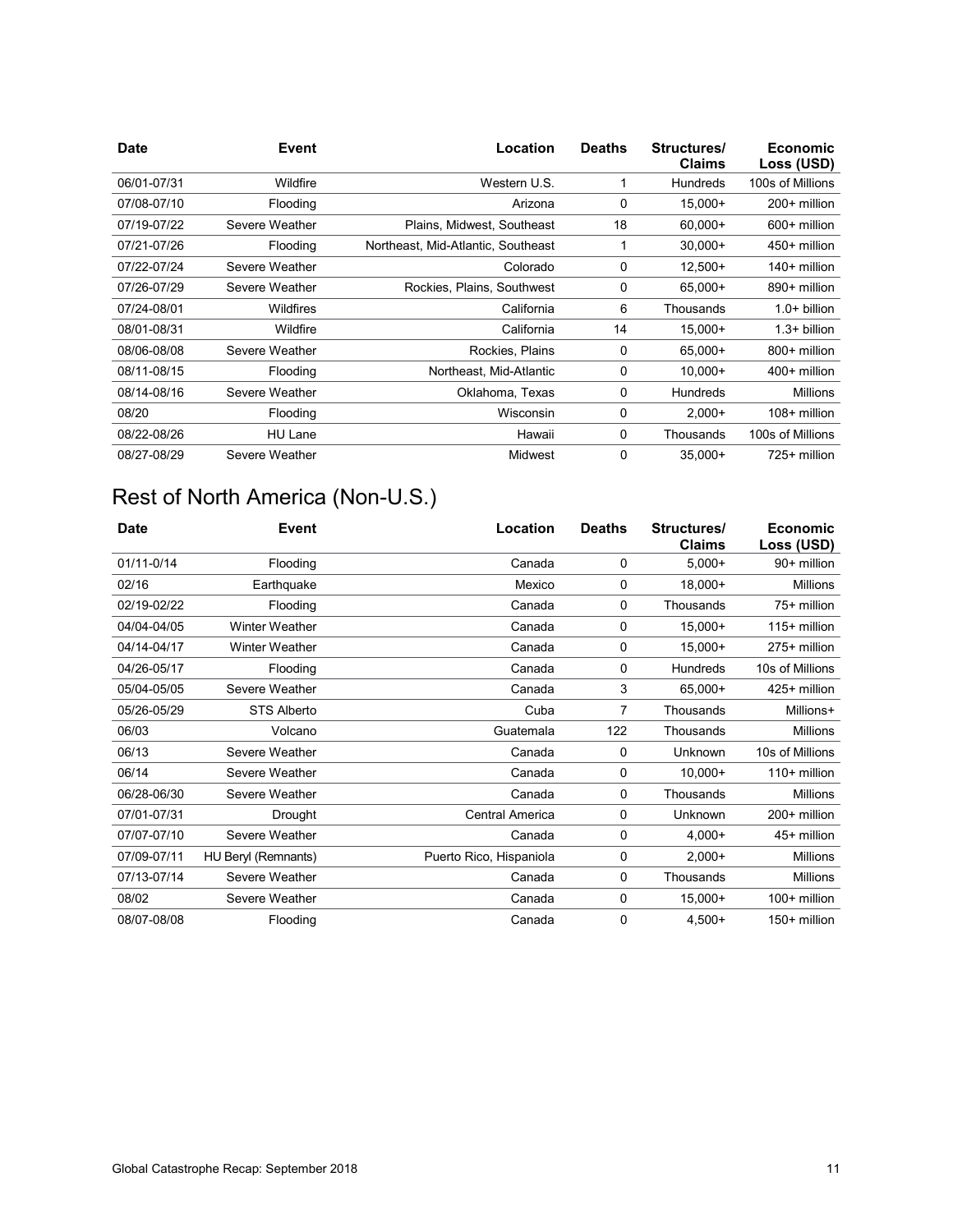#### South America

| <b>Date</b> | Event          | Location           | <b>Deaths</b> | Structures/<br><b>Claims</b> | <b>Economic</b><br>Loss (USD) |
|-------------|----------------|--------------------|---------------|------------------------------|-------------------------------|
| 01/14       | Earthquake     | Peru               | 2             | $2.541+$                     | <b>Millions</b>               |
| 01/29-02/08 | Flooding       | Bolivia, Argentina |               | Thousands                    | 138+ million                  |
| 02/09       | Severe Weather | Argentina          | 0             | Thousands                    | <b>Millions</b>               |
| 02/15-02/21 | Flooding       | Brazil             | 4             | Thousands                    | 10s of Millions               |
| 01/01-03/31 | Drought        | Uruguay            | N/A           | N/A                          | 500+ million                  |
| 01/01-03/31 | <b>Drought</b> | Argentina          | N/A           | N/A                          | $3.4+$ billion                |
| 03/20-03/21 | Flooding       | Brazil             | 3             | Thousands                    | 43+ million                   |
| 03/12-04/17 | Severe Weather | Colombia           | 14            | Unknown                      | <b>Millions</b>               |
| 06/12       | Severe Weather | Brazil             | 2             | $2.630+$                     | <b>Millions</b>               |

#### Europe

| <b>Date</b> | Event                 | Location                      | <b>Deaths</b>  | Structures/<br><b>Claims</b> | <b>Economic</b><br>Loss (USD) |
|-------------|-----------------------|-------------------------------|----------------|------------------------------|-------------------------------|
| 01/01-01/04 | WS Eleanor & Carmen   | Western & Central Europe      | 7              | 200,000+                     | $1.3+$ billion                |
| 01/06-01/07 | Severe Weather        | Spain                         | 0              | <b>Hundreds</b>              | 60+ million                   |
| 01/08       | Earthquake            | Netherlands                   | 0              | $3,000+$                     | <b>Millions</b>               |
| 01/18       | <b>WS Friederike</b>  | Western & Central Europe      | 13             | 100,000+                     | $2.75 + billion$              |
| 01/20-02/01 | Flooding              | France                        | 0              | $30,000+$                    | 500+ million                  |
| 02/23-03/02 | <b>Winter Weather</b> | Western, Central & Eastern EU | 88             | Thousands                    | 100s of Millions              |
| 03/09-03/14 | WS Felix & Gisele     | Portugal, Spain               | 0              | Hundreds                     | 10s of Millions               |
| 03/28       | Flooding              | Russia                        | 2              | 1224                         | <b>Unknown</b>                |
| 03/25-04/05 | Flooding              | Greece, Turkey, Bulgaria      | 15             | Thousands                    | <b>Millions</b>               |
| 04/29       | Severe Weather        | Germany, France, Belgium      | $\mathbf 0$    | Thousands                    | 10s of Millions               |
| 05/10-05/16 | Severe Weather        | <b>Central Europe</b>         | 0              | Thousands                    | 10s of Million                |
| 05/25-05/31 | Severe Weather        | Western & Central Europe      | 1              | $30,000+$                    | 500+ million                  |
| 06/01-06/07 | Severe Weather        | Central & Western Europe      | $\overline{2}$ | Thousands                    | 150+ million                  |
| 06/08-06/13 | Severe Weather        | Central, Western & SE Europe  | 6              | Thousands                    | 100s of Millions              |
| 06/28-06/29 | Flooding              | Romania, Bulgaria, Ukraine    | 3              | $2,000+$                     | 50+ million                   |
| 05/01-08/31 | Drought               | Northern & Central Europe     | 0              | Unknown                      | $7.5+$ billion                |
| 07/03-07/05 | Severe Weather        | France, Germany, Italy        | 0              | <b>Hundreds</b>              | 10s of millions               |
| 07/08-07/25 | Wildfire              | Sweden                        | $\mathbf 0$    | Unknown                      | 102+ million                  |
| 07/15       | Severe Weather        | France, Germany               | 0              | Hundreds                     | <b>Millions</b>               |
| 07/18-07/19 | Flooding              | Poland, Slovakia              | $\mathbf 0$    | Hundreds                     | 50+ million                   |
| 07/23-07/24 | Wildfire              | Greece                        | $92+$          | $1,645+$                     | 10s of millions               |
| 08/03-08/04 | Wildfire, Heatwave    | Portugal, Spain               | 1              | <b>Hundreds</b>              | 25+ million                   |
| 08/20       | Flooding              | Italy                         | 10             | N/A                          | N/A                           |
| 08/23-08/25 | Severe Weather        | <b>Central Europe</b>         | 0              | Thousands                    | <b>Millions</b>               |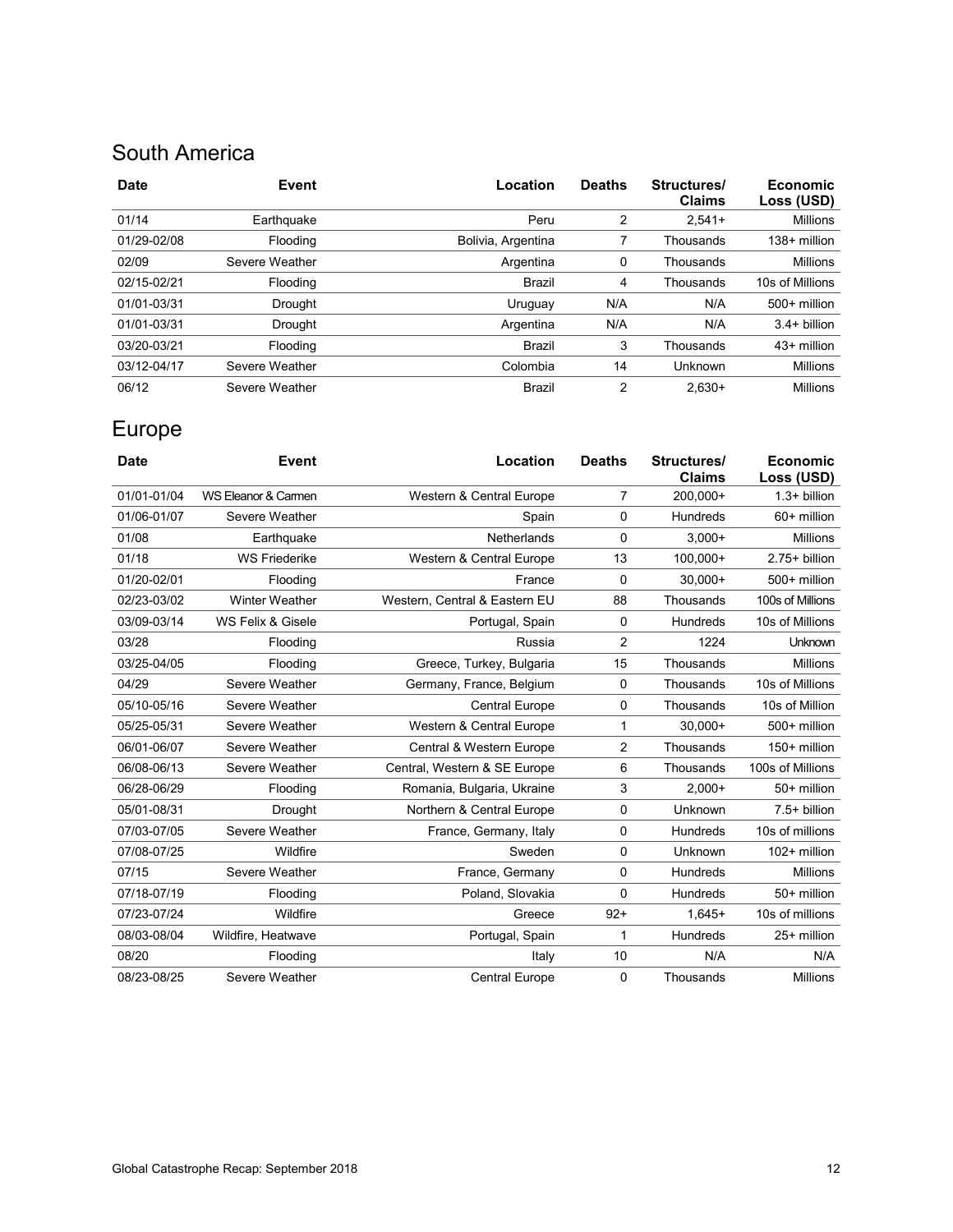#### Africa

| <b>Date</b> | Event             | Location                     | <b>Deaths</b>  | Structures/<br><b>Claims</b> | <b>Economic</b><br>Loss (USD) |
|-------------|-------------------|------------------------------|----------------|------------------------------|-------------------------------|
| 01/01-05/31 | <b>Drought</b>    | South Africa                 | N/A            | N/A                          | $1.2 + billion$               |
| 01/03-01/07 | Flooding          | Democratic Republic of Congo | 51             | 465                          | <b>Millions</b>               |
| 01/12-01/13 | CY Ava            | Madagascar                   | 73             | 4,800+                       | <b>Millions</b>               |
| 01/15-01/18 | CY Berguitta      | Mauritius, La Reunion        | 0              | Thousands                    | 10s of Millions               |
| 01/16-01/22 | Flooding          | Mozambique                   | 11             | $15,000+$                    | $5.1 +$ million               |
| 02/07-02/09 | Flooding          | Malawi                       | 1              | $2.000+$                     | Unknown                       |
| 02/22-03/07 | Flooding          | Angola, Malawi, Rwanda       | 8              | $6,500+$                     | <b>Millions</b>               |
| 03/17-03/18 | <b>CY Eliakim</b> | Madagascar                   | 21             | $17,228+$                    | <b>Millions</b>               |
| 03/22-03/23 | Flooding          | South Africa, Lesotho        | 7              | Thousands                    | <b>Millions</b>               |
| 01/01-05/31 | Flooding          | Rwanda                       | 134            | $6,000+$                     | 28+ million                   |
| 03/14-05/31 | Flooding          | Kenya                        | 226            | Thousands                    | 350+ million                  |
| 03/14-05/31 | Flooding          | Uganda                       | N/A            | Thousands                    | 150+ million                  |
| 04/01-05/31 | Flooding          | Somalia                      | 5              | Thousands                    | 80+ million                   |
| 04/14-04/16 | Flooding          | Tanzania                     | 15             | Hundreds                     | Unknown                       |
| 04/14-04/17 | Flooding          | Ethiopia                     | 2              | Thousands                    | <b>Millions</b>               |
| 04/24       | <b>TS Fakir</b>   | Réunion                      | $\overline{2}$ | Hundreds                     | 18+ million                   |
| 05/19       | <b>TS Sagar</b>   | Somalia, Djibouti, Yemen     | 55             | Thousands                    | <b>Millions</b>               |
| 05/28       | Flooding          | Ethiopia                     | 23             | Unknown                      | <b>Unknown</b>                |
| 06/18-06/29 | Flooding          | Ivory Coast, Ghana, Nigeria  | 38             | Thousands                    | <b>Millions</b>               |
| 07/13-07/16 | Flooding          | Nigeria                      | 71             | $600+$                       | Unknown                       |
| 07/01-08/31 | Flooding          | Niger                        | 22             | $18,140+$                    | <b>Millions</b>               |
| 07/15-08/15 | Flooding          | Sudan                        | 23             | $8,900+$                     | <b>Millions</b>               |

#### Middle East

| <b>Date</b> | <b>Event</b>          | Location                    | <b>Deaths</b> | Structures/<br><b>Claims</b> | <b>Economic</b><br>Loss (USD) |
|-------------|-----------------------|-----------------------------|---------------|------------------------------|-------------------------------|
| 01/19-01/20 | <b>Winter Weather</b> | Lebanon                     | 15            | N/A                          | Negligible                    |
| 02/16-02/18 | Flooding              | Turkey, Iran, Iraq, Lebanon | 3             | Hundreds                     | <b>Millions</b>               |
| 03/07       | Earthquake            | Iran                        | 0             | $5.500+$                     | <b>Millions</b>               |
| 03/24       | Severe Weather        | Turkey                      | 0             | Thousands                    | <b>Millions</b>               |
| 04/25-04/26 | Flooding              | Israel                      | 11            | Hundreds                     | <b>Millions</b>               |
| 05/17-05/21 | Flooding              | Tajikistan                  | 6             | $1.145+$                     | <b>Millions</b>               |
| 05/23-05/27 | <b>TS Mekunu</b>      | Yemen, Oman, Saudi Arabia   | 30            | $5.000+$                     | 400+ million                  |
| 07/08       | Landslide             | Turkey                      | 24            | N/A                          | <b>Unknown</b>                |
| 07/22       | Earthquake            | Iran                        | 0             | $1.000 +$                    | <b>Millions</b>               |
| 08/26       | Earthquake            | Iran                        | 2             | $2.600+$                     | <b>Millions</b>               |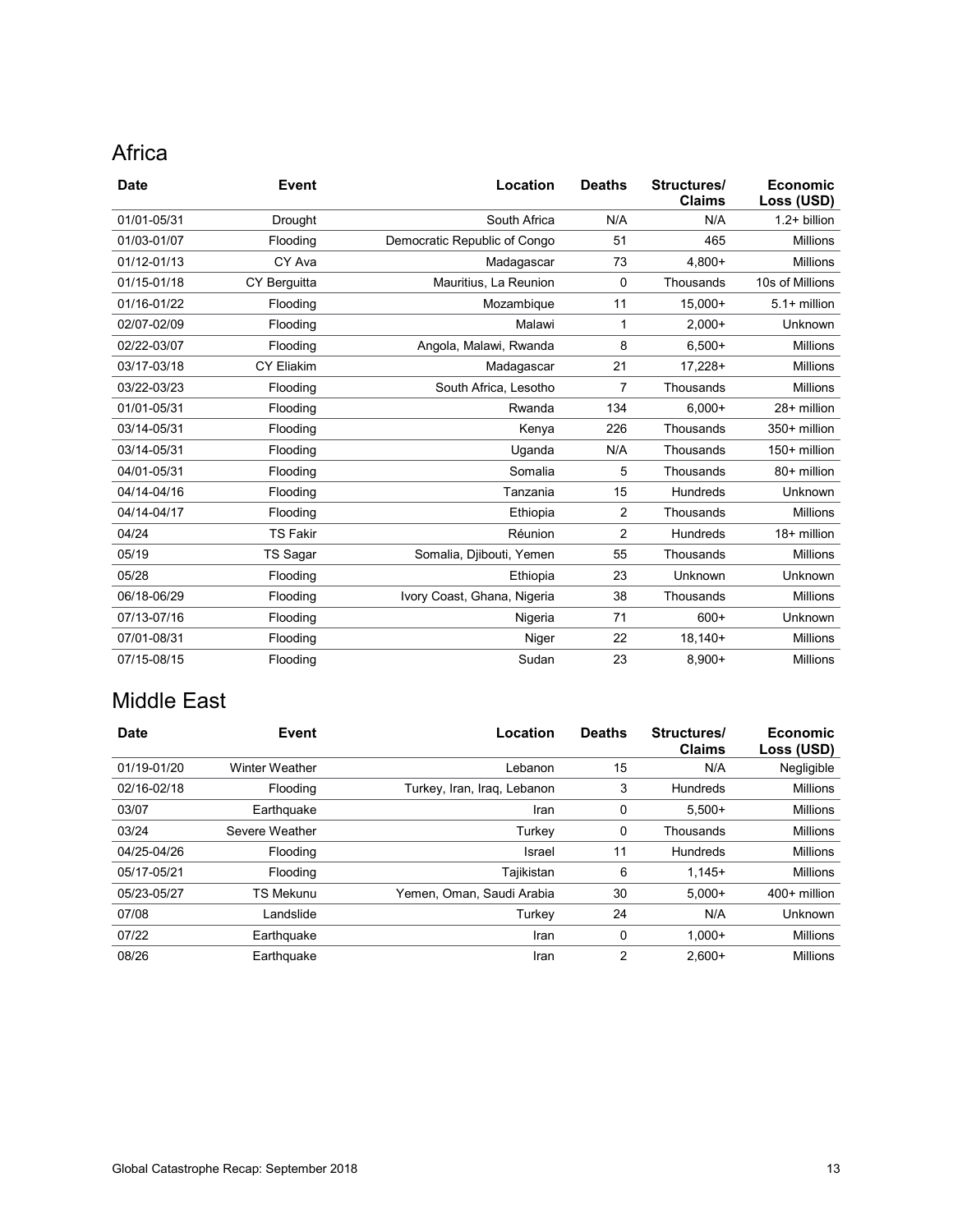#### Asia

| <b>Date</b> | <b>Event</b>          | Location              | <b>Deaths</b> | Structures/<br><b>Claims</b> | Economic<br>Loss (USD) |
|-------------|-----------------------|-----------------------|---------------|------------------------------|------------------------|
| 01/01-01/07 | Winter Weather        | India, Nepal          | 94            | N/A                          | Negligible             |
| 01/02-01/05 | <b>Winter Weather</b> | China                 | 21            | $3,500+$                     | 854+ million           |
| 01/13-01/17 | Flooding              | Philippines           | 11            | $1,900+$                     | Millions               |
| 01/21-01/25 | Winter Weather        | Japan, China          | 5             | Unknown                      | <b>Millions</b>        |
| 01/23       | Earthquake            | Indonesia             | 0             | $9,291+$                     | <b>Millions</b>        |
| 01/24-01/29 | Winter Weather        | China                 | 2             | $2,500+$                     | $1.1 + billion$        |
| 02/03-02/12 | Flooding              | Malaysia              | 0             | Hundreds                     | Millions               |
| 02/05-02/06 | Flooding              | Indonesia             | 4             | $7,228+$                     | Millions               |
| 02/06       | Earthquake            | Taiwan                | 17            | Thousands                    | 100+ million           |
| 02/12-02/14 | <b>TS Sanba</b>       | Philippines           | 0             | $2,000+$                     | <10 million            |
| 02/21-02/23 | Flooding              | Indonesia             | 20            | $20,000+$                    | Millions               |
| 03/03       | Severe Weather        | China                 | 14            | 59,000+                      | 147+ million           |
| 03/10       | Wildfire              | India                 | 17            | N/A                          | N/A                    |
| 03/15-03/18 | Severe Weather        | China                 | 5             | $2,000+$                     | 50+ million            |
| 03/22-03/26 | Flooding              | Indonesia             | 3             | $1,092+$                     | Unknown                |
| 03/29       | Severe Weather        | China                 | 0             | $200+$                       | 30+ million            |
| 04/02-04/18 | Winter Weather        | China                 | 0             | Thousands                    | $1.5+$ billion         |
| 04/11       | Severe Weather        | India                 | 42            | Thousands                    | 100+ million           |
| 04/17       | Severe Weather        | India                 | 18            | 4,446+                       | 100+ million           |
| 04/19-04/25 | Severe Weather        | China                 | 1             | $2,200+$                     | 91+ million            |
| 04/29-04/30 | Severe Weather        | Bangladesh            | 33            | Unknown                      | Unknown                |
| 05/02-05/03 | Severe Weather        | India                 | 143           | Thousands                    | 24+ Million            |
| 05/06-05/09 | Severe Weather        | India                 | 32            | $4,200+$                     | <b>Millions</b>        |
| 05/07-05/15 | Flooding              | Afghanistan, Pakistan | 78            | Thousands                    | Millions               |
| 05/07-05/14 | Flooding              | China                 | 2             | $2,000+$                     | 31+ million            |
| 05/12-05/17 | Severe Weather        | China                 | 2             | $2,000+$                     | 67+ Million            |
| 05/13-05/16 | Severe Weather        | India                 | 95            | Hundreds                     | Millions+              |
| 05/17-05/20 | Flooding              | India                 | 6             | $2,422+$                     | 10+ Million            |
| 05/28-05/29 | Severe Weather        | India                 | 54            | Thousands                    | Millions               |
| 05/28       | Earthquake            | China                 | 0             | 15,900+                      | 7+ Million             |
| 05/29-05/31 | Flooding              | India                 | 12            | $1,000+$                     | Millions+              |
| 05/29-05/30 | Severe Weather        | Myanmar               | 5             | $1,400+$                     | Unknown                |
| 05/07-07/10 | Flooding              | China                 | 108           | 150,000+                     | 1.3+ billion           |
| 06/01-06/30 | <b>Drought</b>        | China                 | N/A           | Unknown                      | 91+ million            |
| 06/01-06/06 | Severe Weather        | India                 | 42            | Hundreds                     | Millions               |
| 06/06-06/07 | Severe Weather        | China                 | 2             | $800+$                       | 31+ Million            |
| 06/02-06/07 | <b>TS Ewiniar</b>     | Vietnam, China        | 15            | $5,400+$                     | 573+ Million           |
| 06/09-06/12 | Severe Weather        | China                 | 0             | Thousands                    | 91+ Million            |
| 06/08-06/12 | Severe Weather        | India                 | 61            | 16,000+                      | 100+ million           |
| 06/05-06/14 | Flooding              | Bangladesh, Myanmar   | 26            | $1,540+$                     | Unknown                |
| 06/12-06/21 | Severe Weather        | China                 | 2             | 12,000+                      | 317+ million           |
| 06/18       | Earthquake            | Japan                 | 4             | 135,000+                     | 2.25+ billion          |
| 06/23-06/27 | Flooding              | Vietnam               | 33            | $3,776 +$                    | 23+ million            |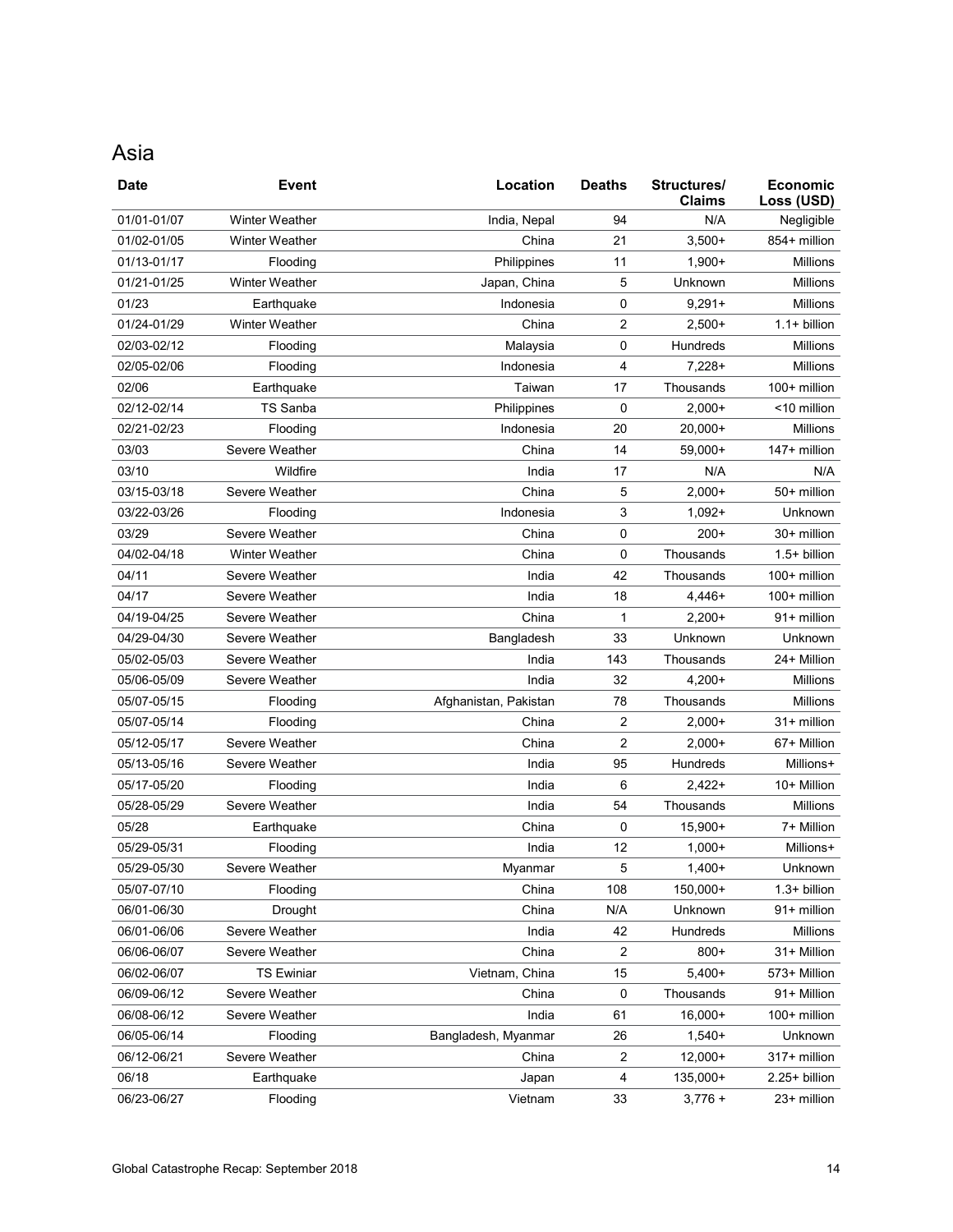| <b>Date</b>  | Event               | Location                              | <b>Deaths</b>    | Structures/<br><b>Claims</b> | <b>Economic</b><br>Loss (USD) |
|--------------|---------------------|---------------------------------------|------------------|------------------------------|-------------------------------|
| 06/24-07/03  | Flooding            | India                                 | 52               | Hundreds                     | <b>Millions</b>               |
| 06/28-07/05  | Flooding            | China                                 | 11               | $12,000+$                    | 278+ million                  |
| 06/29-07/03  | Severe Weather      | China                                 | 5                | $8,000+$                     | 157+ million                  |
| 07/02-07/03  | <b>TY Prapiroon</b> | Japan, South Korea                    | $\overline{4}$   | Hundreds                     | 10s of Millions               |
| 07/05-07/08  | Flooding            | Japan                                 | 230              | 65,000+                      | 7.0+ billion                  |
| 07/01-07/25  | Heatwave            | Japan, Korea, China                   | $150+$           | N/A                          | Unknown                       |
| 07/01-07/03  | Flooding            | Pakistan, India, Nepal                | 21               | Hundreds                     | <b>Millions</b>               |
| 07/07-07/11  | Severe Weather      | China                                 | 1                | $300+$                       | 33+ million                   |
| 07/08-07/25  | Flooding            | Russia                                | $\mathbf 0$      | $6,000+$                     | 16+ million                   |
| 07/10-07/11  | Flooding            | China                                 | 19               | $18,300+$                    | 580+ million                  |
| 07/10-07/12  | <b>STY Maria</b>    | China, Taiwan                         | $\overline{2}$   | $15,000+$                    | 490+ million                  |
| 07/13-07/20  | Flooding            | China                                 | $\mathbf 0$      | $500+$                       | 53+ million                   |
| 07/17-07/24  | <b>TS Sonh-Tinh</b> | Vietnam, China, Laos                  | 34               | 32,000+                      | 235+ million                  |
| 07/17-07/31  | Flooding            | Philippines                           | 13               | $5,050+$                     | 88+ million                   |
| 07/17-07/26  | Flooding            | Laos, Cambodia                        | 150              | $2,000+$                     | Millions                      |
| 07/20-07/24  | Flooding            | India                                 | 20               | $8,300+$                     | Unknown                       |
| 07/22-07/25  | <b>TS Ampil</b>     | China                                 | 1                | $6,000+$                     | 175+ million                  |
| 07/22-07/25  | Severe Weather      | China                                 | 6                | 15,000+                      | 295+ million                  |
| 07/27-08/03  | TY Jongdari         | Japan, China                          | $\mathbf 0$      | Thousands                    | 100+ Million                  |
| 07/27-07/29  | Flooding            | India                                 | 33               | $300+$                       | Unknown                       |
| 07/28        | Earthquake          | Indonesia                             | 17               | 15,000+                      | 23+ million                   |
| 07/28-07/30  | Flooding            | Myanmar, Thailand                     | 19               | Thousands                    | Unknown                       |
| 08/05, 08/09 | Earthquake          | Indonesia                             | 560              | $90,000+$                    | 528+ million                  |
| 08/02-08/06  | Flooding            | India                                 | 5                | $1,100+$                     | <b>Millions</b>               |
| 08/03-08/08  | Severe Weather      | China                                 | 6                | $1,000+$                     | 39+ million                   |
| 08/07-08/20  | Flooding            | India                                 | 500              | $30,000+$                    | 5.5+ billion                  |
| 08/13        | Earthquake          | China                                 | 0                | $6,000+$                     | <b>Millions</b>               |
| 08/09-08/15  | TS Yagi             | Philippines, China                    | 7                | Thousands                    | 74+ million                   |
| 08/13-08/19  | TS Bebinca          | China, Vietnam                        | 16               | $8,000+$                     | 236+ million                  |
| 08/16-08/18  | <b>TY Rumbia</b>    | China                                 | 22               | 15,000+                      | 3.13+ billion                 |
| 08/19        | Earthquake          | Indonesia                             | 12               | Thousands                    | 10s of millions               |
| 08/19-08/23  | Flooding            | China                                 | 5                | $3,100+$                     | 33+ million                   |
| 08/23-08/25  | <b>TY Soulik</b>    | Japan, Korea Peninsula, China, Russia | 71               | $2,000+$                     | 81+ million                   |
| 08/23-08/26  | <b>TY Cimaron</b>   | Japan                                 | 0                | Hundreds                     | Millions                      |
| 08/23-08/26  | Flooding            | Taiwan                                | $\boldsymbol{7}$ | Hundreds                     | 34+ million                   |
| 08/24        | Flooding            | Afghanistan                           | 11               | Hundreds                     | Millions                      |
| 08/28-08/29  | Flooding            | South Korea                           | $\mathbf{1}$     | Hundreds                     | Millions                      |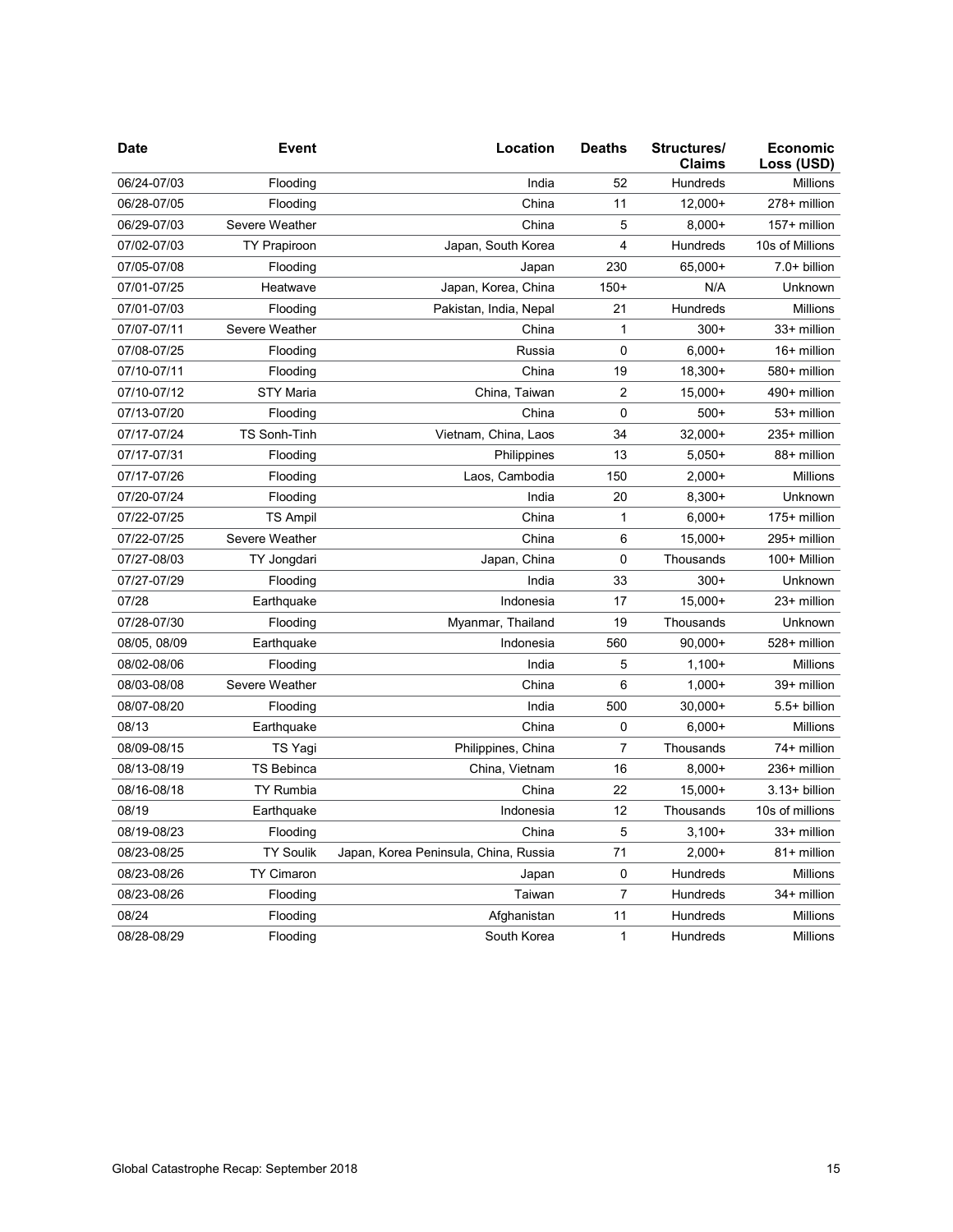| <b>Date</b> | Event            | Location                        | <b>Deaths</b> | Structures/<br><b>Claims</b> | <b>Economic</b><br>Loss (USD) |
|-------------|------------------|---------------------------------|---------------|------------------------------|-------------------------------|
| 01/01-08/01 | Drought          | Australia                       | N/A           | Thousands                    | $1.2 + billion$               |
| 01/04-01/07 | Flooding         | New Zealand                     | 0             | $3,600+$                     | 50+ million                   |
| 01/31-02/02 | Flooding (Fehi)  | New Zealand                     | 0             | Thousands                    | 67+ million                   |
| 02/09-02/20 | CY Gita          | Tonga, Fiji, Samoa, New Zealand | 1             | $10,000+$                    | 225+ million                  |
| 02/18-02/20 | <b>TS Kelvin</b> | Australia                       | 0             | $4,000+$                     | 25+ million                   |
| 02/26       | Earthquake       | Papua New Guinea                | 160           | Thousands                    | 190+ million                  |
| 03/03       | CY Hola          | Vanuatu, N. Caledonia, NZ       | 3             | Unknown                      | Unknown                       |
| 03/05-03/08 | Earthquake       | Papua New Guinea                | 36            | Unknown                      | <b>Millions</b>               |
| 03/09-03/11 | Flooding         | Australia                       | 0             | $2,000+$                     | 40+ million                   |
| 03/17-03/19 | Wildfire         | Australia                       | 0             | $1,039+$                     | 90+ million                   |
| 03/17       | <b>CY Marcus</b> | Australia                       | 0             | $6,218+$                     | 75+ million                   |
| 03/24-03/27 | CY Nora          | Australia                       | 0             | $2,000+$                     | 25+ million                   |
| 03/31       | CY Josie         | Fiji                            | 6             | Unknown                      | $10+$ million                 |
| 04/10       | CY Keni          | Fiji                            | 0             | $804+$                       |                               |
| 04/10-04/11 | Severe Weather   | New Zealand                     | $\mathbf 0$   | $12,523+$                    | 87+ million                   |
| 04/27-04/29 | Flooding         | New Zealand                     | 0             | $2,000+$                     | 25+ million                   |
| 05/10-05/14 | Flooding         | Australia                       | 0             | $8,800+$                     | 130+ million                  |
| 06/11       | Flooding         | New Zealand                     | 0             | Unknown                      | 10s of Millions               |

#### Oceania (Australia, New Zealand, South Pacific Islands)

#### Additional Report Details

TD = Tropical Depression, TS = Tropical Storm, HU = Hurricane, TY = Typhoon, STY = Super Typhoon, CY = Cyclone

Fatality estimates as reported by public news media sources and official government agencies.

Structures defined as any building – including barns, outbuildings, mobile homes, single or multiple family dwellings, and commercial facilities – that is damaged or destroyed by winds, earthquakes, hail, flood, tornadoes, hurricanes or any other naturaloccurring phenomenon. Claims defined as the number of claims (which could be a combination of homeowners, commercial, auto and others) reported by various public and private insurance entities through press releases or various public media outlets.

Damage estimates are obtained from various public media sources, including news websites, publications from insurance companies, financial institution press releases and official government agencies. Damage estimates are obtained from various public media sources, including news websites, publications from insurance companies, financial institution press releases and official government agencies. Economic loss totals include any available insured loss estimates, which can be found in the corresponding event text. Specific events may include modeled loss estimates determined from utilizing Impact Forecasting's suite of catastrophe model products.